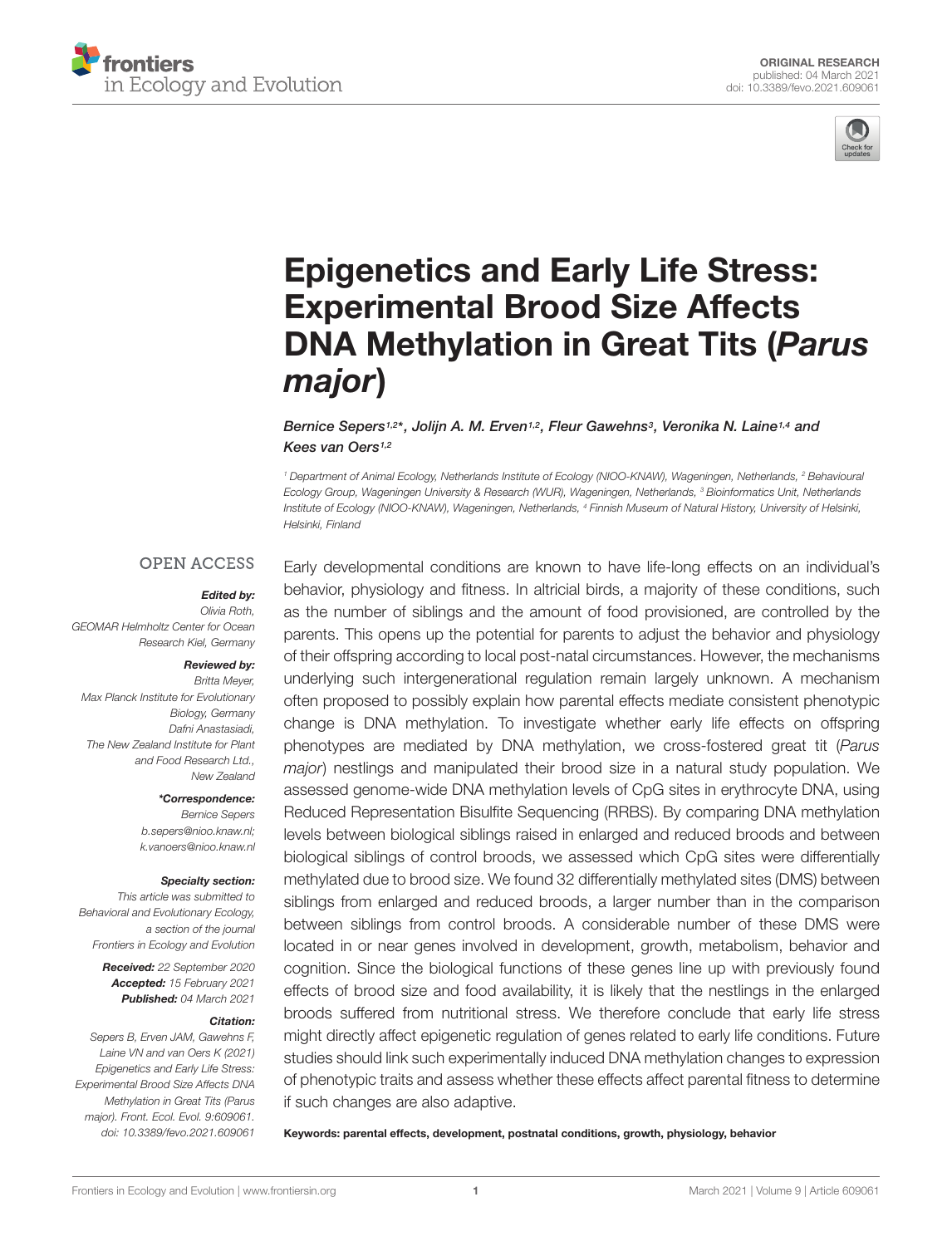Developmental phenotypic plasticity can be defined as irreversible changes in the phenotype resulting from environmentally introduced alterations in development [\(Forsman,](#page-12-0) [2015\)](#page-12-0). These changes can occur through parental effects, which occur when the parental environment or phenotype affects that of their offspring. Parents with extended brood care are known to affect their offspring via both prenatal and postnatal effects. Well known prenatal effects are those that occurred in humans after prenatal exposure to the Dutch famine, leading to for example lower glucose tolerance [\(de Rooij](#page-12-1) [et al.,](#page-12-1) [2006\)](#page-12-1), obesity [\(Roseboom et al.,](#page-13-0) [2006\)](#page-13-0), diabetes [\(Kahn](#page-12-2) [et al.,](#page-12-2) [2009\)](#page-12-2) and impaired selective attention [\(de Rooij et al.,](#page-12-3) [2010\)](#page-12-3). A classic example of a postnatal parental effect is that of maternal nursing and grooming on anxiety and stress response of rat pups [\(Weaver et al.,](#page-14-0) [2004\)](#page-14-0). A likely reason why parents adjust their offspring's phenotype is to maximize parental fitness [\(Reddon,](#page-13-1) [2012\)](#page-13-1), by transferring information about the current environment to their offspring and subsequently shape their offspring's phenotype to match the environmental conditions. If these conditions remain stable, this might increase their offspring's reproduction or survival [\(Champagne et al.,](#page-12-4) [2003;](#page-12-4) [Dantzer et al.,](#page-12-5) [2013\)](#page-12-5).

Parents can passively pass on information about current environmental conditions via prenatal hormone secretion [\(Dloniak et al.,](#page-12-6) [2006;](#page-12-6) [Dantzer et al.,](#page-12-5) [2013\)](#page-12-5) and resource allocation [\(de Rooij et al.,](#page-12-1) [2006;](#page-12-1) [Roseboom et al.,](#page-13-0) [2006;](#page-13-0) [Kahn](#page-12-2) [et al.,](#page-12-2) [2009\)](#page-12-2) as has been observed in mammals or by yolk hormone deposition as observed in various bird species [\(Schwabl,](#page-14-1) [1993;](#page-14-1) [Bentz et al.,](#page-11-0) [2016\)](#page-11-0). For example, yolk testosterone in wild Eastern Bluebirds (Sialia sialis) is positively correlated with breeding density and nestling growth [\(Bentz et al.,](#page-11-0) [2016\)](#page-11-0). Parents can also transfer information about current environmental conditions in an active way, by for example grooming behavior [\(Champagne et al.,](#page-12-4) [2003;](#page-12-4) [Weaver et al.,](#page-14-0) [2004\)](#page-14-0), thereby shaping early environmental conditions of the offspring after birth. Such early developmental conditions provided by the parents are known to have long-term influences on their offspring's behavior [\(Carere et al.,](#page-12-7) [2005;](#page-12-7) [van Oers](#page-14-2) [et al.,](#page-14-2) [2015\)](#page-14-2), physiology [\(Keller and van Noordwijk,](#page-12-8) [1994;](#page-12-8) [DeKogel,](#page-12-9) [1997;](#page-12-9) [Naef-Daenzer and Keller,](#page-13-2) [1999\)](#page-13-2) and may also have fitness consequences [\(DeKogel,](#page-12-9) [1997;](#page-12-9) [Naguib et al.,](#page-13-3) [2006\)](#page-13-3). Intergenerational parental effects indicate an information transfer from parent to offspring [\(Jablonka and Raz,](#page-12-10) [2009;](#page-12-10) Bošković and Rando, [2018\)](#page-11-1) but this does not imply that the patterns will be stably inherited via parental germ cells [\(Heard](#page-12-11) [and Martienssen,](#page-12-11) [2014;](#page-12-11) [Guerrero-Bosagna et al.,](#page-12-12) [2018\)](#page-12-12).

Epigenetic mechanisms have repeatedly been suggested to mediate the parental regulation of offspring phenotype [\(Kappeler](#page-12-13) [and Meaney,](#page-12-13) [2010;](#page-12-13) [Groothuis and Trillmich,](#page-12-14) [2011;](#page-12-14) [Kilvitis](#page-12-15) [et al.,](#page-12-15) [2014\)](#page-12-15). These biochemical mechanisms stably alter gene expression by affecting either transcription or translation without a change in the primary nucleotide sequence of the genome. Since epigenetic mechanisms can be induced in response to the local environment [\(Weaver et al.,](#page-14-0) [2004;](#page-14-0) [Pertille et al.,](#page-13-4) [2017;](#page-13-4) [Zimmer et al.,](#page-14-3) [2017;](#page-14-3) [Liu et al.,](#page-13-5) [2018\)](#page-13-5) they are good candidates

to facilitate early developmental effects on offspring phenotype. The best-studied epigenetic mark is DNA methylation, which is the addition of a methyl group to a nucleotide. In vertebrates, this nucleotide is usually a cytosine in a CpG context, which is a CG dinucleotide (5'-cytosine guanine-3'), separated by a phosphate (p) group. Methylation can affect gene expression by interfering with the binding of proteins necessary for transcription initiation [\(Bird,](#page-11-2) [2002;](#page-11-2) [Moore et al.,](#page-13-6) [2013\)](#page-13-6). Preand postnatal parental effects on offspring DNA methylation have been found in vertebrates like humans [\(Tobi et al.,](#page-14-4) [2009,](#page-14-4) [2014\)](#page-14-5), fish [\(McGhee and Bell,](#page-13-7) [2014\)](#page-13-7), rats [\(Weaver et al.,](#page-14-0) [2004\)](#page-14-0) and mice [\(St-Cyr and McGowan,](#page-14-6) [2015\)](#page-14-6), but this is hardly studied in altricial birds, even though there are some very suitable model systems.

In altricial birds in natural conditions, a major part of the early developmental conditions are largely determined by the parents, because the nestlings completely rely on their parents for nutrition. The parents are able to affect the quality and quantity of food per nestling by adjusting the egg laying date and brood size [\(Pettifor et al.,](#page-13-8) [1988,](#page-13-8) [2001;](#page-13-9) [Perrins and McCleery,](#page-13-10) [1989\)](#page-13-10), prey choice, food selectivity [\(Wright et al.,](#page-14-7) [1998;](#page-14-7) [García-Navas](#page-12-16) [and Sanz,](#page-12-16) [2010;](#page-12-16) [Mathot et al.,](#page-13-11) [2017\)](#page-13-11), provisioning frequency and food allocation [\(Christe et al.,](#page-12-17) [1996;](#page-12-17) [Naef-Daenzer and](#page-13-2) [Keller,](#page-13-2) [1999;](#page-13-2) [Wilkin et al.,](#page-14-8) [2009;](#page-14-8) [Mutzel et al.,](#page-13-12) [2013;](#page-13-12) [van Oers](#page-14-2) [et al.,](#page-14-2) [2015;](#page-14-2) [Caro et al.,](#page-12-18) [2016\)](#page-12-18). Early environmental conditions have been extensively studied in altricial birds, since offspring may experience variable natural environmental conditions that are easily manipulated experimentally, such as brood size. The effects of brood size are likely due to nutritional stress, but the direct causes of nutritional stress may depend on the provisioning tactics of the parents [\(Mathot et al.,](#page-13-11) [2017\)](#page-13-11). Parents may be unable to compensate for an increased food demand [\(Gow and Wiebe,](#page-12-19) [2014;](#page-12-19) [Mathot et al.,](#page-13-11) [2017\)](#page-13-11) or may increase the feeding frequency [\(Hinde and Kilner,](#page-12-20) [2007;](#page-12-20) [Baldan et al.,](#page-11-3) [2019\)](#page-11-3) but reduce prey selectivity in enlarged broods [\(Wright](#page-14-7) [et al.,](#page-14-7) [1998;](#page-14-7) [García-Navas and Sanz,](#page-12-16) [2010;](#page-12-16) [Mathot et al.,](#page-13-11) [2017\)](#page-13-11). Another cause of nutritional stress could be an increase in nestling begging costs in enlarged broods [\(Neuenschwander et al.,](#page-13-13) [2003\)](#page-13-13) due to increased social stress and competition. Brood size most prominently modifies offspring growth [\(Tinbergen](#page-14-9) [and Boerlijst,](#page-14-9) [1990;](#page-14-9) [Naguib et al.,](#page-13-14) [2004;](#page-13-14) [Nettle et al.,](#page-13-15) [2013\)](#page-13-15) and development [\(Naguib et al.,](#page-13-14) [2004\)](#page-13-14), in turn affecting fledging age [\(Naguib et al.,](#page-13-14) [2004\)](#page-13-14) and fledging size/condition [\(Tinbergen](#page-14-9) [and Boerlijst,](#page-14-9) [1990;](#page-14-9) [Sanz and Tinbergen,](#page-13-16) [1999\)](#page-13-16). However, brood size has also an effect on offspring physiology, where larger brood sizes cause changes in energy metabolism [\(Mertens,](#page-13-17) [1969\)](#page-13-17), immunocompetence [\(Brinkhof et al.,](#page-12-21) [1999;](#page-12-21) [Saino et al.,](#page-13-18) [2003;](#page-13-18) [Naguib et al.,](#page-13-14) [2004\)](#page-13-14), testosterone levels [\(Naguib et al.,](#page-13-14) [2004\)](#page-13-14), the stress response [\(Naguib et al.,](#page-13-19) [2011\)](#page-13-19) and corticosterone levels [\(Saino et al.,](#page-13-18) [2003\)](#page-13-18). Ultimately, these changes have consequences for the cognitive ability [\(Nettle et al.,](#page-13-20) [2015\)](#page-13-20) and the behavior [\(Carere et al.,](#page-12-7) [2005;](#page-12-7) [Krause et al.,](#page-13-21) [2009\)](#page-13-21) of offspring. However, not much is known about how these early developmental conditions shape development, physiology and behavior of the offspring in a stable manner. Changes in DNA methylation due to these early developmental conditions are a good candidate for explaining parental induced phenotypic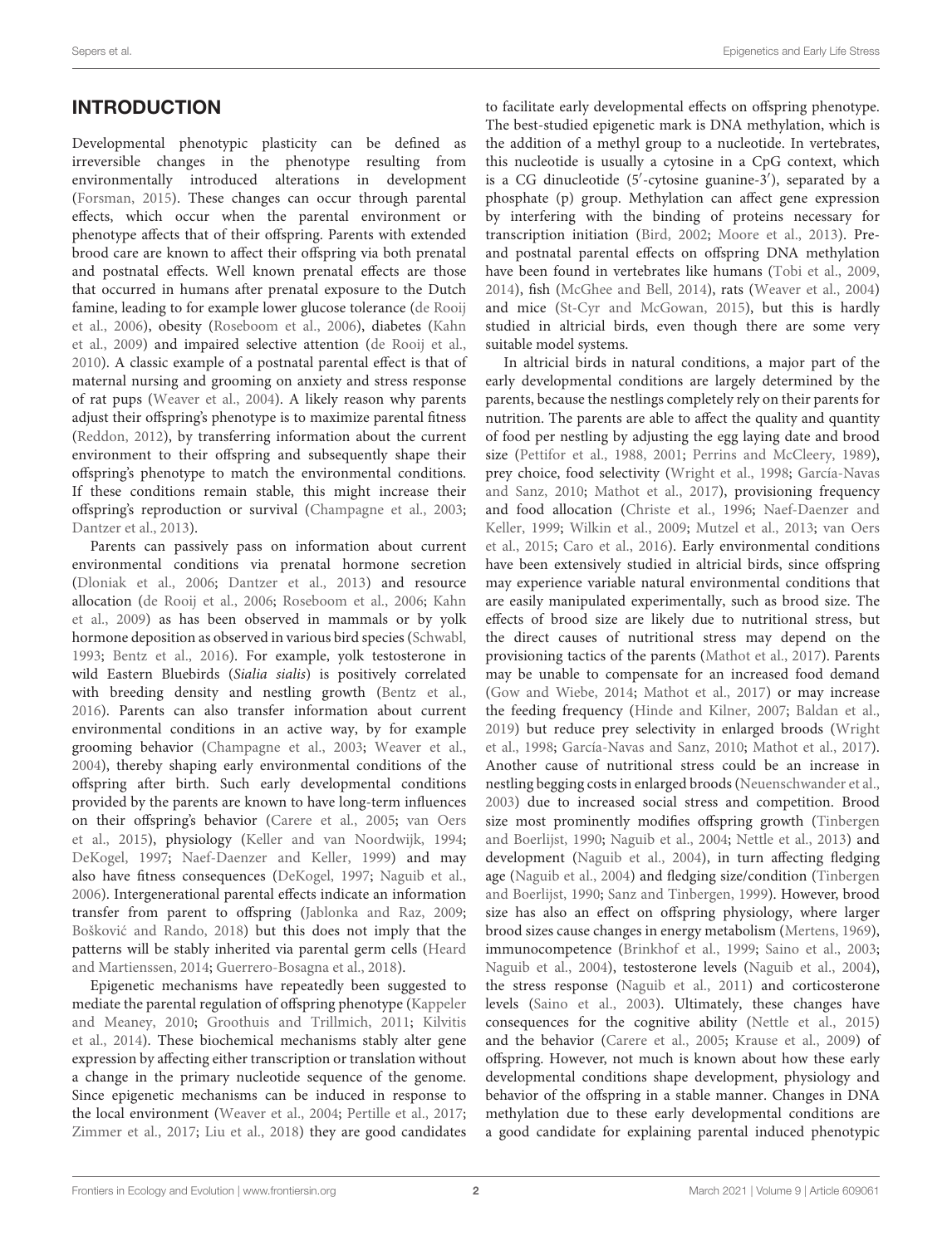plasticity, but only few studies examined early environmental effects on DNA methylation in wild avian populations [\(Bentz](#page-11-0) [et al.,](#page-11-0) [2016;](#page-11-0) [Rubenstein et al.,](#page-13-22) [2016;](#page-13-22) [Sheldon et al.,](#page-14-10) [2018;](#page-14-10) [Jimeno et al.,](#page-12-22) [2019;](#page-12-22) [Sepers et al.,](#page-14-11) [2019\)](#page-14-11). Only two of these studies made use of a brood size experiment. In a study on captive zebra finches (Taeniopygia guttata) individuals reared in large broods showed higher DNA methylation of the glucocorticoid receptor gene (Nr3c1) compared to individuals raised in small broods [\(Jimeno et al.,](#page-12-22) [2019\)](#page-12-22). Since only one candidate gene was targeted, it remains to be elucidated if more genes are affected. In another study on the same species, however, no difference in DNA methylation was detected when comparing experimentally reduced and enlarged broods using MS-AFLP [\(Sheldon et al.,](#page-14-10) [2018\)](#page-14-10). The chosen method (MS-AFLP; [Reyna-López et al.,](#page-13-23) [1997\)](#page-13-23) has some drawbacks, it for example only screens anonymous loci and since no annotation is possible, no clear expectations can be formulated [\(Schrey](#page-13-24) [et al.,](#page-13-24) [2013\)](#page-13-24). In the study of [Sheldon et al.](#page-14-10) [\(2018\)](#page-14-10), only the enlarged and reduced broods were manipulated, leaving the control broods unmanipulated. Manipulated individuals showed more hypomethylation compared to unmanipulated individuals, suggesting an effect of manipulation on DNA methylation [\(Sheldon et al.,](#page-14-10) [2018\)](#page-14-10). Thus, early developmental conditions might induce changes in nestling DNA methylation via postnatal effects such as brood size, however, to what extend early life conditions causally affect DNA methylation in functionally relevant genes is largely unknown.

Here, we experimentally manipulated brood size and assessed its effect on DNA methylation in a wild songbird species, the great tit (Parus major). The great tit has been a model system for ecological and evolutionary studies, with long-term studies in both wild and captive populations [\(Laine et al.,](#page-13-25) [2016;](#page-13-25) [Bosse et al.,](#page-12-23) [2017;](#page-12-23) [Spurgin et al.,](#page-14-12) [2019\)](#page-14-12). We cross-fostered 3-day old nestlings between pairs of matched broods creating enlarged broods with three nestlings extra and reduced broods with three nestlings less. In the two broods within a control pair, the original brood size of both broods remained the same, but half of the nest was cross-fostered. This classical approach has been shown to be an effective way to affect offspring behavior, physiology and body size [\(Sanz and Tinbergen,](#page-13-16) [1999;](#page-13-16) [Neuenschwander et al.,](#page-13-13) [2003;](#page-13-13) [van Oers et al.,](#page-14-2) [2015\)](#page-14-2) and allows us to disentangle prehatching from rearing effects [\(Sepers et al.,](#page-14-11) [2019\)](#page-14-11). In birds, like most vertebrates, almost all methylation occurs at CpG sites [\(Derks](#page-12-24) [et al.,](#page-12-24) [2016;](#page-12-24) [Laine et al.,](#page-13-25) [2016\)](#page-13-25). DNA methylation variation in the great tit has been associated with phenotypic traits such as exploratory behavior [\(Riyahi et al.,](#page-13-26) [2015;](#page-13-26) [Verhulst et al.,](#page-14-13) [2016\)](#page-14-13) and the onset of reproduction [\(Viitaniemi et al.,](#page-14-14) [2019;](#page-14-14) [Lindner](#page-13-27) [et al.,](#page-13-27) [2021a\)](#page-13-27). Low levels of CpG promoter region methylation, and more specifically of sites in the transcription start site (TSS), are associated with increased gene expression in the great tit [\(Laine et al.,](#page-13-25) [2016\)](#page-13-25). We therefore used Reduced Representation Bisulfite Sequencing (RRBS) to compare CpG site-specific DNA methylation levels between siblings from enlarged and reduced broods, and between siblings from control broods. Furthermore, we used the existing annotation of the great tit reference genome to assess the functional importance of differentially methylated sites.

# MATERIALS AND METHODS

# Subjects, Study Site, and General Procedures

This study was conducted in April, May and June 2016 in the Boslust study population, near Arnhem, Netherlands (5◦ 850 E, 52◦ 010 N), a 70 ha field site consisting of mixed pine-deciduous woodlands and grassy meadows. The study site contained about 150 nest boxes, which were predominantly used by great tits. From the first week of April onward, we checked nest boxes weekly to determine initiation of breeding activity. We inspected occupied nest boxes every other day to determine the date of first egg-laying, clutch size and start of incubation, allowing us to estimate hatch dates. By visiting nests daily around the expected hatch date, we determined the exact date at which the majority of the eggs within a clutch hatched (hereafter: hatch date).

# Cross-Fostering and Brood Size **Manipulation**

Clutches with the same hatching date (D0) and similar brood sizes were assigned to a cross-foster pair  $(N = 30 \text{ broods}; 15$ cross-foster pairs). A cross-foster pair was randomly assigned to become either a control pair or a treatment pair, independently of original brood size. When nestlings were three days old (D3), a partial cross-foster design was employed. We used the method according to [van Oers et al.](#page-14-2) [\(2015\)](#page-14-2) for cross-fostering. For this, nestlings within broods were ranked based on their weight (using a digital scale,  $\pm 0.01$  g) and then randomly either the even or the odd ranked nestlings were swapped between the two broods (**[Supplementary Figure 1](#page-11-4)**). In this way, differences in weight between cross-fostered nestlings and nestlings that stayed in the brood of origin were minimized [\(van Oers et al.,](#page-14-2) [2015\)](#page-14-2). For control pairs (twelve control broods; six cross-foster pairs), half of the nestlings were swapped (cross-fostered) between the two broods, while the other half stayed in the brood of origin (unmoved), without changing the original brood size. For treatment pairs (nine reduced and nine enlarged broods; nine cross-foster pairs), one brood received three nestlings more than the original brood size (+3, enlarged) and the other brood received three nestlings less than the original brood size  $(-3)$ , reduced) (**[Supplementary Figure 1](#page-11-4)**). We aimed for similar numbers of unmoved compared to cross-fostered nestlings in a brood and minimal weight differences between unmoved and cross-fostered siblings.

To be able to identify individuals and their brood of origin, the down tufts on the head, wings and back of the nestlings were selectively plucked right before weighing and cross-fostering [\(van](#page-14-2) [Oers et al.,](#page-14-2) [2015\)](#page-14-2). This enabled us to identify the nestlings up until day six, the day at which nestlings were fitted with uniquely numbered aluminum bands (Vogeltrekstation, Netherlands).

Fourteen days after hatching (D14), a blood sample (approximately 10 µL) was taken from the brachial vein and stored in Eppendorf tubes containing one ml cell lysis buffer. The tubes were stored at the NIOO-KNAW at room temperature until further analysis. Since some broods were deserted or nestlings were missing or found dead, we were able to take blood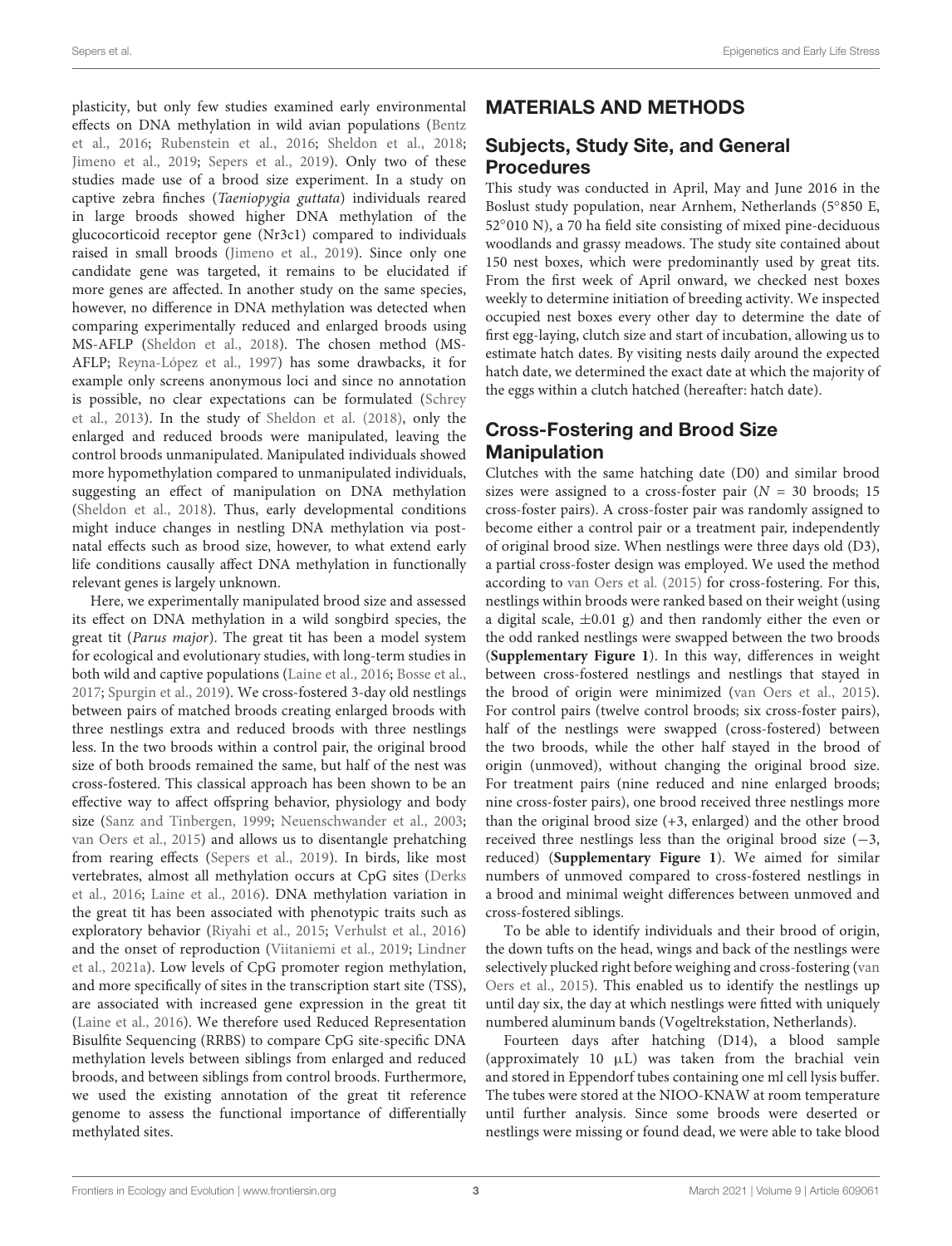samples from 153 nestlings from 25 broods. Of these 25 broods nine were control broods (three complete control pairs and three single control broods) and seven were enlarged broods and nine were reduced broods (seven complete treatment pairs and two single treatment broods).

### Sample Selection and Processing

From the seven treatment pairs (reduced and enlarged), matched samples from two biological siblings ( $N = 14$ ; seven reduced and seven enlarged) were chosen for further analysis. To disentangle treatment effects on DNA methylation from biological variation in DNA methylation between the enlarged and reduced pool, we decided to compare two control pools as well. From the three control pairs, four samples  $(N = 12)$  per cross-foster pair were chosen for further analysis (biological sibling pairs being raised in different control broods). Since siblings are more similar to each other in their methylation profile than to nestlings from other broods [\(Viitaniemi et al.,](#page-14-14) [2019;](#page-14-14) [van Oers et al.,](#page-14-15) [2020\)](#page-14-15), this approach allowed us to control for prehatching differences in DNA methylation by only comparing DNA methylation levels between siblings raised in enlarged and reduced broods and between siblings raised in control broods. This approach resulted in a total sample size of 26 samples from 26 individuals (**[Supplementary Table 1](#page-11-4)**).

# Reduced Representation Bisulfite Sequencing Library Preparation and **Sequencing**

For DNA isolation, red blood cells were separated from the plasma by spinning the samples in a centrifuge at 14,000 rpm for twelve minutes Subsequently, the plasma was removed using Hamilton syringes (Merck KGaA) and the DNA was extracted from the red blood cells using FavorPrepT M 95-well Genomic DNA Kit. After DNA extraction, the DNA concentration of each individual sample was checked on a NanoDrop 2000 spectrophotometer (Thermo Scientific, Waltham, MA, United States). If needed, a sample was diluted to equalize the concentrations of all the samples. In addition, DNA quality was checked on agarose gels. Subsequently, the samples were pooled per treatment, resulting in a Reduced pool and an Enlarged pool (both consisting of seven individuals), and a Control1 pool and a Control2 pool (both consisting of six individuals) (**[Supplementary Table 1](#page-11-4)**). The samples were pooled based on concentration, in order to minimize variation in the amount of starting DNA between individuals in one pool. Earlier research showed that pooling individuals is a reliable way to assess average group DNA methylation [\(Docherty et al.,](#page-12-25) [2009\)](#page-12-25). Within one pool all samples were, to our knowledge, unrelated. DNA isolation was finalized within one day to prevent batch effects between pools. We assessed genome-wide DNA methylation levels using Reduced Representation Bisulfite Sequencing (RRBS; [Meissner,](#page-13-28) [2005\)](#page-13-28). RRBS was done as mentioned in [Derks et al.](#page-12-24) [\(2016\)](#page-12-24). The genomic DNA was digested the with the enzyme Msp1. This enzyme cuts the genomic DNA at CCGG motif sites. The restriction fragments were size selected to a range of 20– 200 bp, by cutting from gel after preparative gel electrophoresis.

Secondly, the fragmented DNA was treated with the chemical sodium bisulfite, which turns unmethylated cytosines (C's) into uracils (U's) which will later be read as thymines (T's). Bisulfite-PCR amplification was conducted using PfuTurboCx Hotstart DNA polymerase (Stratagene) and 18 PCR cycles. The final amplified Enlarged and Reduced pools were sequenced in 2016 on an Illumina HiSeq 2500 (100 bp from single end reads), and the final amplified control pools were sequenced in 2018 on an Illumina HiSeq 4000 (100 bp from single end reads). Bisulfite sequencing was done by the Roy J. Carver Biotechnology Centre (University of Illinois at Urbana-Champaign, United States).

### DNA Methylation Analysis Quality Control and Trimming

Raw reads from the RRBS data were quality checked and checked for adapter content using FastQC v0.11.8 [\(Andrews,](#page-11-5) [2010\)](#page-11-5). FastQ screen v0.11.1 [\(Wingett and Andrews,](#page-14-16) [2018\)](#page-14-16) in bisulfite mode was used to detect possible contaminations with pre-existing databases and indexed genomes. The databases and genomes were Phix (Coliphage phi-X174), vectors (UniVec Core), Arabidopsis thaliana (A. thaliana (thale cress), TAIR10), Escherichia coli (E. coli str. K-12 substr. MG1655) and Homo sapiens (Genome Reference Consortium Human Build 38). After assessment of the quality checks, measures were taken to improve the quality of the reads. For this, the reads were trimmed for quality ( $\geq$ 20 PHRED quality score), length ( $\geq$ 20 bp for the control pools and  $\geq$ 36 bp for the treatment pools because of high per base N content) and adapter sequences using Trim Galore v0.4.1 [\(Krueger,](#page-13-29) [2012\)](#page-13-29) with the –rrbs option. The results were summarized using Multiqc 1.7 [\(Ewels et al.,](#page-12-26) [2016\)](#page-12-26). Quality improvement of the reads was verified by FastQC, FastQ screen and Multiqc. Raw reads were submitted to NCBI under the BioProject PRJNA208335 with accession numbers SRR11078101 (Enlarged pool), SRR11078100 (Reduced pool), SRR11078099 (Control1) and SRR11078098 (Control2).

### Alignment and Methylation Calling

Trimmed reads were aligned to the Parus major reference genome  $v1.1<sup>1</sup>$  $v1.1<sup>1</sup>$  $v1.1<sup>1</sup>$  [\(Laine et al.,](#page-13-25) [2016\)](#page-13-25) using BS-Seeker[2](#page-3-1)<sup>2</sup> v2.0.6 [\(Guo et al.,](#page-12-27) [2013\)](#page-12-27) with Bowtie $2<sup>3</sup>$  $2<sup>3</sup>$  $2<sup>3</sup>$  v2.1.0 [\(Langmead et al.,](#page-13-30) [2009\)](#page-13-30) using the end-to-end alignment mode. Of the aligned reads, the methylation levels for each site were determined by dividing methylated C's of a site by the total coverage of that site  $(C/C + T)$ which was done with the methylation call script bs seeker2call\_methylation.py from BS-Seeker2.

### Filtering of Methylation Calls

Before the data was filtered it was transformed to fit the format of methylKit. This was done using a custom bash script and only for CpG sites. Filtering was done with R version 3.6.1 and the R package methylKit<sup>[4](#page-3-3)</sup> v1.15.3 [\(Akalin et al.,](#page-11-6) [2012\)](#page-11-6). First, a principle component analysis (PCA) was conducted on all CpG

<span id="page-3-0"></span><sup>1</sup>[https://www.ncbi.nlm.nih.gov/assembly/GCF\\_001522545.3](https://www.ncbi.nlm.nih.gov/assembly/GCF_001522545.3)

<span id="page-3-1"></span><sup>2</sup><https://github.com/BSSeeker/BSseeker2>

<span id="page-3-2"></span><sup>3</sup><http://bowtie-bio.sf.net/bowtie2>

<span id="page-3-3"></span><sup>4</sup><https://github.com/al2na/methylKit>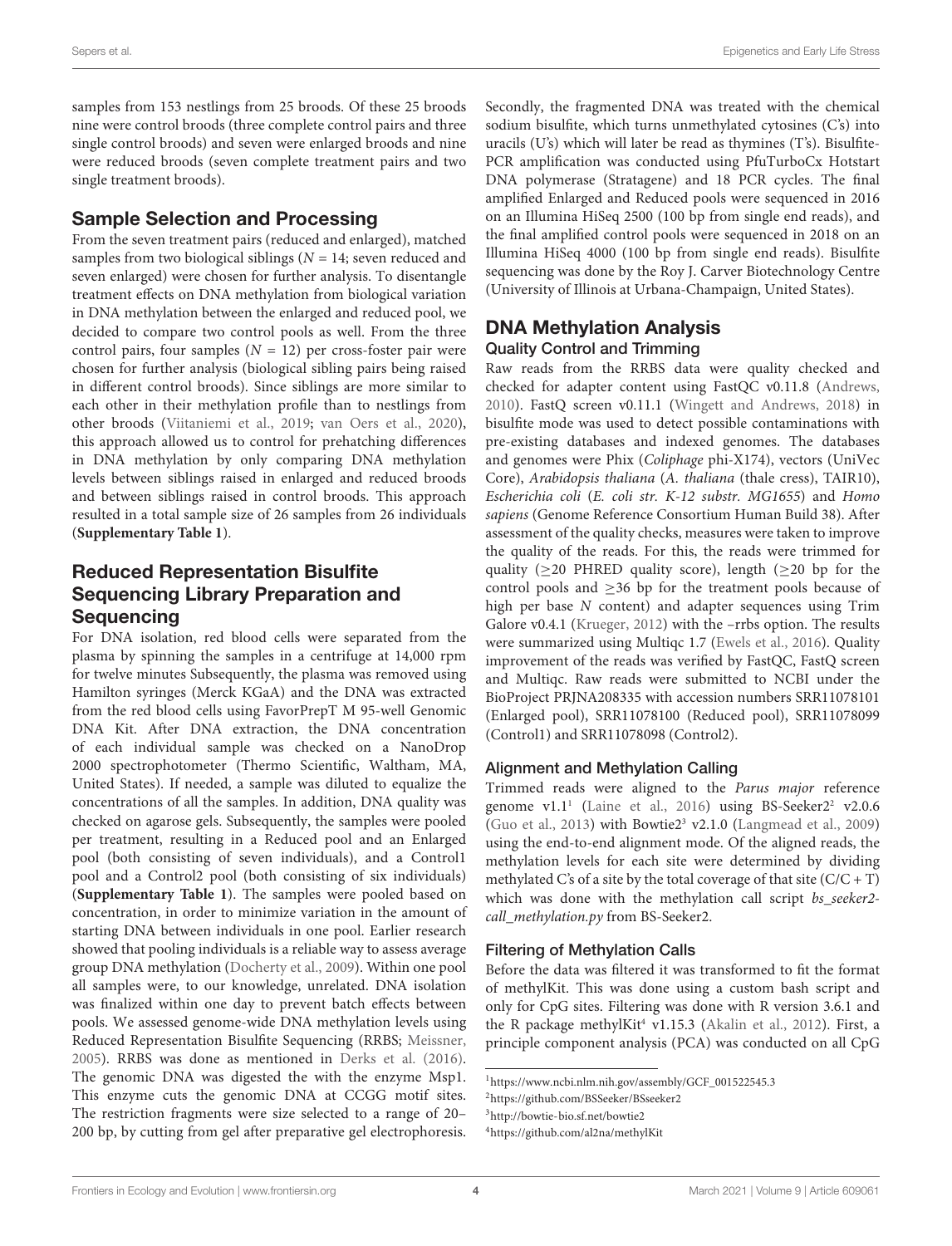sites that were present in all pools to check clustering of the four pools. The default settings of the PCASamples function in methylKit were used, which means that the percent methylation matrix was transposed (this is equivalent to doing PCA on variables that are sites) and that sites with low variation in DNA methylation or low coverage (<10) were discarded prior to the PCA. To test whether average CpG methylation percentage differed significantly between the four pools, a one-way analysis of variance (ANOVA) and subsequent Tukey post hoc analyses were conducted. Next, sites that were not present in both pools (both treatment pools or both control pools), sites with low coverage (<10) and sites with methylation levels of 0 or 100% in all pools were excluded. The treatment pools were sequenced deeper (i.e., higher coverage) than the control pools and to avoid a PCR bias in the statistical tests, we applied percentile filtering (99.9) and the coverage of the samples was normalized. After filtering of the control pools, 213,764 out of the 247,979 CpG sites that were present in both control pools could be used for further analysis. After filtering of the treatment pools, 235,618 out of the 252,698 CpG sites that were present in both treatment pools could be used for further analysis. Correlation matrixes were made to check for abnormalities.

#### Statistical Analysis

Differentially methylated sites (DMS) between Reduced and Enlarged and between Control1 and Control2 were also assessed using the R package methylKit v1.15.3 and R version 3.6.1 [\(Akalin et al.,](#page-11-6) [2012\)](#page-11-6). MethylKit reads the data and creates a data frame where it calculates the percentage of methylated C's at a given site from the methylation ratio created by BSSeeker2. Complementary CpG dinucleotides were not merged. Next, differential methylation per site was assessed by comparing the fraction of methylated C's between two pools using a Fisher's exact test, since there was only one pool per group for both comparisons. To minimize the chance of getting false positives, we decided to use a stringent threshold of 25% instead of 10% differential methylation. We used a Bonferroni corrected αthreshold  $[-\log_{10}(0.05/213,764) = 6.63$  for Control1 vs. Control2 and  $-\log_{10}(0.05/235,618) = 6.67$  for Reduced vs. Enlarged] for a site to be considered a DMS.

#### Gene Annotation

DMS were annotated using the Parus major reference genome build v1.1<sup>[5](#page-4-0)</sup>, annotation version 102<sup>[6](#page-4-1)</sup>, custom R scripts and R packages GenomicFeatures v1.30.0 [\(Lawrence et al.,](#page-13-31) [2013\)](#page-13-31) and rtracklayer v1.42.2 [\(Lawrence et al.,](#page-13-32) [2009\)](#page-13-32). Genomic regions were TSS, promoter, intron, exon, five prime untranslated region (5'UTR), three prime untranslated region (3'UTR), upstream and downstream. TSS regions were defined as 300 bp upstream to 50 bp downstream of the annotated transcription starting position of each gene [\(Laine et al.,](#page-13-25) [2016;](#page-13-25) [Viitaniemi et al.,](#page-14-14) [2019\)](#page-14-14). Since TSS regions overlap with promoter regions, DMS associated to a TSS region were also associated to a promoter region. In such cases, only the TSS region was reported. We defined the TSS region as in [Laine et al.,](#page-13-25) [2016](#page-13-25) since in this study, low levels of CpG methylation in specifically this region were associated with increased gene expression in the great tit. Promoter regions were defined as 2000 bp upstream to 200 bp downstream of the annotated gene start site [\(Lindner et al.,](#page-13-27) [2021a\)](#page-13-27). Upstream and downstream regions were defined as 10 K bp up- and downstream regions adjacent to the gene body, respectively [\(Laine et al.,](#page-13-25) [2016;](#page-13-25) [Lindner et al.,](#page-13-33) [2021b\)](#page-13-33). Since DNA methylation is reciprocal on both strands, annotation was not directional (i.e., each DMS could overlap with the Watson and Crick strands). Please note that one site can be associated to multiple genes or regions, because genes can be located on opposite strands, regions within a gene can have overlapping regions depending on the transcript and genes can have opposite transcription directions. If this was the case, we checked the site in NCBI Genome Data Viewer and prioritized DMS in TSS and promoter regions, because CpG methylation within the regulatory region is known to affect gene expression in great tits [\(Laine et al.,](#page-13-25) [2016\)](#page-13-25).

#### Gene Ontology Analysis

The function and significance of the genes that were associated to a DMS were investigated by looking up GO terms and descriptions of the genes of chicken at uniprot<sup>[7](#page-4-2)</sup>, NCBI<sup>[8](#page-4-3)</sup>, Ensembl<sup>[9](#page-4-4)</sup> and genecards<sup>[10](#page-4-5)</sup>. We focused on molecular functions and biological processes. If there were no GO terms and descriptions of chicken (Gallus gallus) genes available, we used zebra finch (T. guttata) or human genes (Homo sapiens). Uncharacterized LOC genes were checked using NCBI and Ensembl. A LOC gene was included if its biological function could be predicted and was excluded if it was likely to be a duplication of (part of) the gene it was predicted to be, ncRNA or truly uncharacterized. We focused on DMS within regulatory regions (promoter and TSS regions) of genes and DMS that occurred in the same gene. Information about other DMS can be found in **[Supplementary Tables 4–9](#page-11-4)**.

Additionally, GOrilla was used to identify enriched GO terms [\(Eden et al.,](#page-12-28) [2009\)](#page-12-28). Since there was not enough power to provide both a background and a target list, all genes in which a CpG site was found, so all genes that were covered by both pools in one comparison, were given as input. This was done for the Enlarged pool versus the Reduced pool comparison and the Control1 pool versus Control2 pool comparison separately. The genes were ranked according to how well the associated CpG site differentiated between the two pools that were compared using the p-value from the Fisher's exact test as described above. LOC genes were excluded by Gorilla. GOrilla was run with default running parameters (species used: H. sapiens; single ranked list of genes, p-value <0.001, GO database last updated on December 12, 2020). The FDR method was used to correct enrichment tests for multiple testing of the GO terms. GO categories were considered significantly enriched if the FDR corrected  $p$ -value was <0.05.

<span id="page-4-0"></span><sup>5</sup>[https://www.ncbi.nlm.nih.gov/assembly/GCF\\_001522545.3](https://www.ncbi.nlm.nih.gov/assembly/GCF_001522545.3)

<span id="page-4-1"></span><sup>6</sup>[https://ftp.ncbi.nlm.nih.gov/genomes/all/annotation\\_releases/9157/102/](https://ftp.ncbi.nlm.nih.gov/genomes/all/annotation_releases/9157/102/)

<span id="page-4-2"></span><sup>7</sup>[www.uniprot.org](http://www.uniprot.org)

<span id="page-4-3"></span><sup>8</sup>[www.ncbi.nlm.nih.gov](http://www.ncbi.nlm.nih.gov)

<span id="page-4-4"></span><sup>9</sup>[www.ensembl.org](http://www.ensembl.org)

<span id="page-4-5"></span><sup>10</sup><http://www.genecards.org>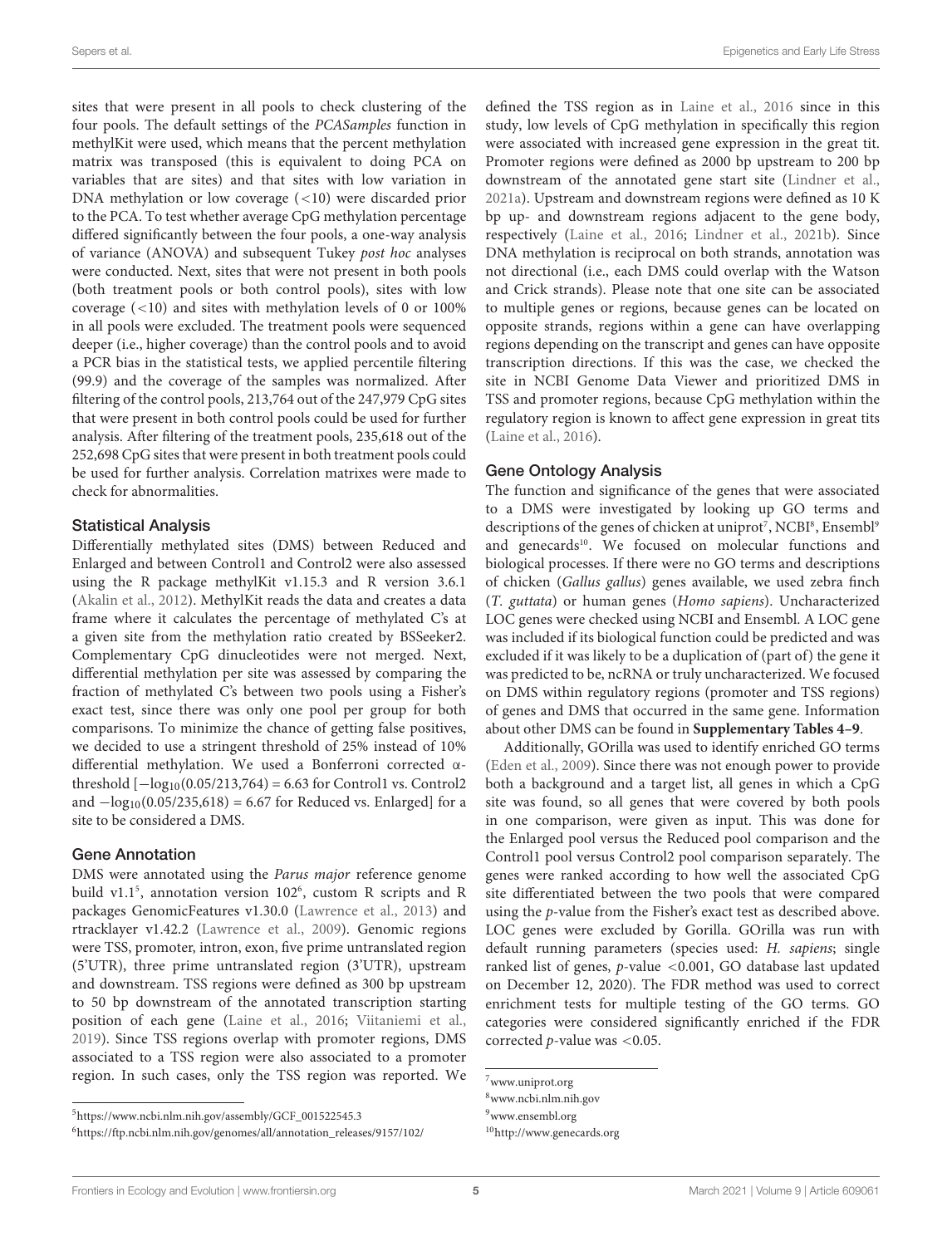All scripts used for the bioinformatics and biostatistics steps can be found in the **[Supplementary Material](#page-11-4)**.

### RESULTS

### General

The percentage of fully bisulfite converted reads was >99.99% in all pools (**[Supplementary Table 2](#page-11-4)**). A Principle Component Analysis (PCA) revealed that 51.95% was explained by PC1, 39.07% by PC2, 8.98% by PC3 and 2.20 × 10−29% by PC4 (**[Supplementary Figure 2](#page-11-4)**). The Reduced pool and the Enlarged pool cluster together very closely along both PC1 and PC2 (**[Supplementary Figure 3](#page-11-4)**). The two control pools are relatively close to one another along PC2 but vary along PC1.

Average CpG methylation percentage differed significantly between the four pools (one-way ANOVA:  $F_{3,836192} = 96.8$ ,  $p < 0.02 \times 10^{-14}$ ). A Tukey *post hoc* test showed that all pools differed significantly in average CpG methylation percentage: the methylation percentage was significantly lower in the Reduced pool compared to the Enlarged pool (mean  $\pm$  SE; Reduced: 27.48  $\pm$  0.0007; Enlarged: 27.76  $\pm$  0.0007;  $p = 0.04$ ). The methylation percentage was significantly higher in Control1 compared to Control2 (Control1:  $29.13 \pm 0.0008$ ; Control2: 28.41 ± 0.0007;  $p = 0.07 \times 10^{-9}$ ). The methylation percentages in the treatment pools were significantly lower compared to the control pools (all  $p \leq 0.04 \times 10^{-7}$ ).

An overview of the number of reads and CpG sites before and after filtering and the mapping and calling success is given in **[Supplementary Table 3](#page-11-4)**. 235,618 CpG sites were present in both treatment pools and 213,764 CpG sites were present in both control pools (after filtering). 209,049 CpG sites were shared by all four pools (**[Supplementary Figure 4](#page-11-4)**).

Of the 213,764 CpG sites that were present in both control pools, 17 sites were significantly differentially methylated (**[Figure 1A](#page-5-0)**), of which 14 were located on autosomes, two on the sex chromosome (chrZ) and one on a scaffold (**[Figure 2A](#page-6-0)**). Of the 17 DMS, 14 sites could be annotated. Of these 14 DMS, four were located in a promoter region, of which two were located in a TSS region. Furthermore, one DMS was located in an exonic region, five in an intronic region, two in a downstream region, one in an upstream region and one DMS in both an upstream



<span id="page-5-0"></span>(A) Control1 versus Control2,  $(n = 213,764)$ . (B) Reduced versus Enlarged,  $(n = 235,618)$ .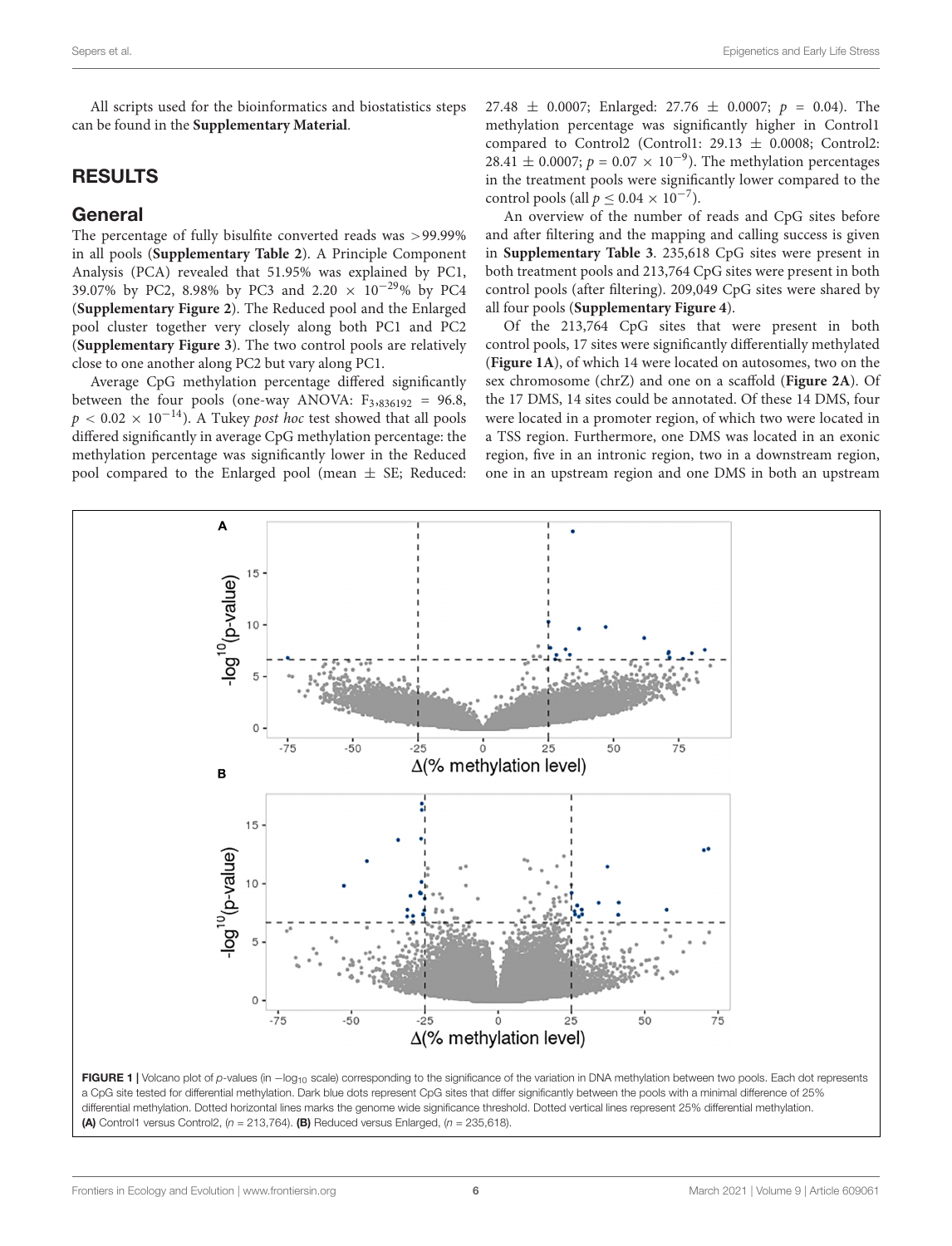

<span id="page-6-0"></span>and downstream region (**[Supplementary Table 4](#page-11-4)**). The 14 DMS were located in or nearby 15 genes (**[Supplementary Table 5](#page-11-4)**).

Of the 235,618 CpG sites that were present in both treatment pools, 32 sites were significantly differentially methylated (**[Figure 1B](#page-5-0)**), of which 20 were located on autosomes, one on the sex chromosome and 12 on scaffolds (**[Figure 2B](#page-6-0)**). Of the 32 DMS, 23 could be annotated. Of these 23 DMS, nine were located in a promoter region, of which three in a TSS region. Furthermore, three DMS were located in an exonic regions, eight DMS were located in an intronic region, two in a downstream region and one in an upstream region (**[Supplementary Table 4](#page-11-4)**). The 23 DMS were located in or nearby 21 genes (**[Supplementary Table 6](#page-11-4)**).

None of the 17 DMS between Control1 pool and Control2 pool were significantly differentially methylated between the Reduced pool and the Enlarged pool (**[Supplementary Figure 5](#page-11-4)**

and **[Supplementary Table 7](#page-11-4)**). Out of the 17 DMS, 11 were covered in the Reduced pool and the Enlarged pool. None of the 32 DMS between the Reduced pool and the Enlarged pool were significantly differentially methylated between Control1 pool and Control2 pool (**[Supplementary](#page-11-4) [Figure 5](#page-11-4)** and **[Supplementary Table 7](#page-11-4)**). Out of the 32 DMS, 26 were covered in both Control pools.

### Differentially Methylated Sites in Genes and in Regulatory Regions Control Pools

When comparing the two control pools, none of the DMS occurred within the same genes. All of these DMS were hypermethylated, which translates to a higher methylation percentage in Control1 compared to Control2. We found four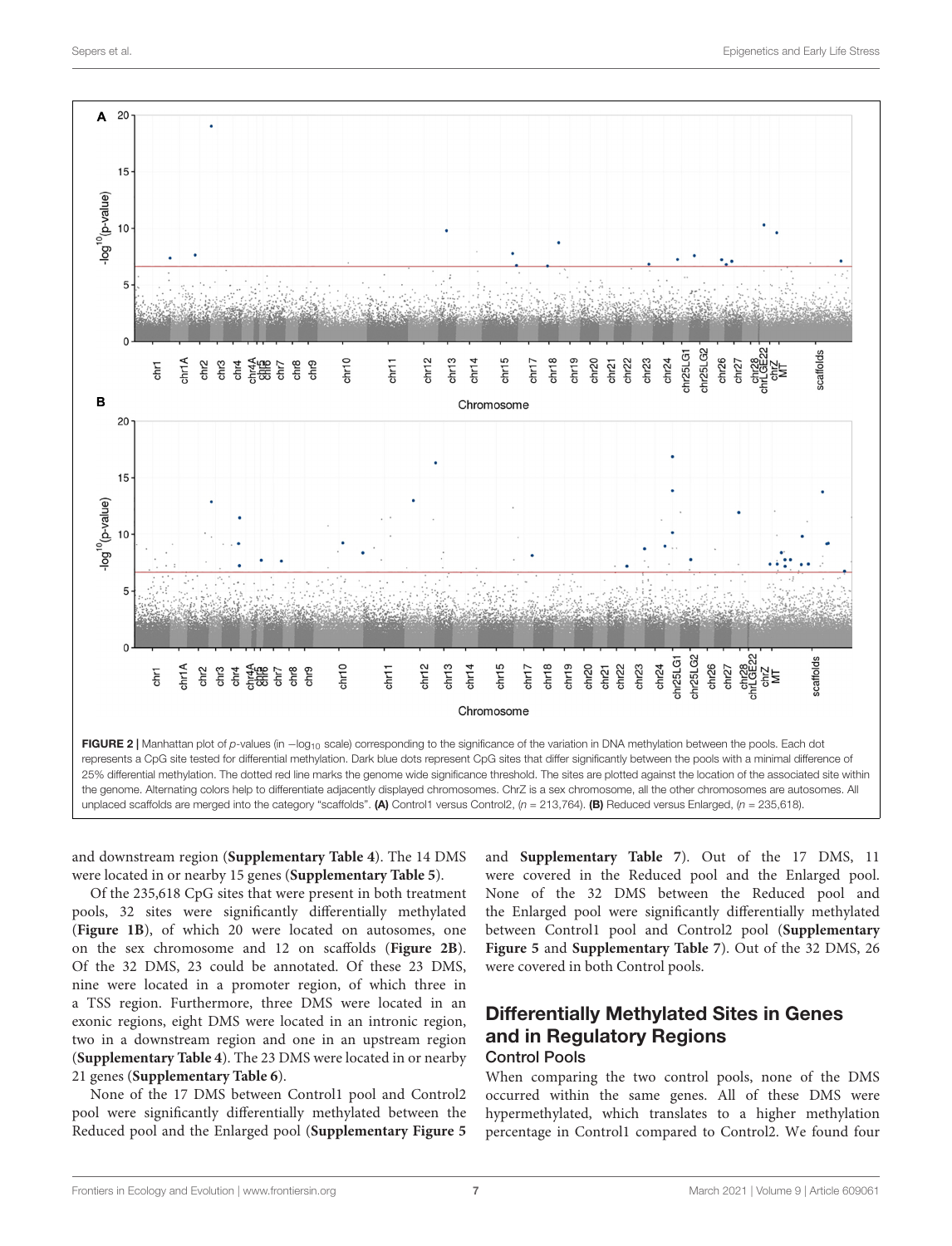<span id="page-7-0"></span>TABLE 1 | Full name, gene name, location, chromosome number or unplaced scaffold,  $\Delta$  of % methylation level, p-value, region and biological functions associated with DMS between Control1 pool and Control2 pool.

| Location DMS (chrom./scaf.)                                                | $\Delta$ meth. ( <i>p</i> -value)         | Region     | <b>Biological functions</b>                                                                            |
|----------------------------------------------------------------------------|-------------------------------------------|------------|--------------------------------------------------------------------------------------------------------|
| Heat shock protein family A (Hsp70) member 2 (HSPA2)                       |                                           |            |                                                                                                        |
| 54944183 (chr5)                                                            | $26\%$ (1.68 $\times$ 10 <sup>-8</sup> )  | Promoter   | Protein refolding, spermatogenesis                                                                     |
| Methyltransferase like 8 (METTL8)                                          |                                           |            |                                                                                                        |
| 17727814 (chr7)                                                            | $28\%$ (2.12 $\times$ 10 <sup>-7</sup> )  | Promoter   | Skeletal muscle tissue development, fat cell differentiation, histone<br>acetylation, mRNA methylation |
| Zinc finger SWIM domain-containing protein 1 (ZSWIM1-like; LOC107213098)   |                                           |            |                                                                                                        |
| 6759952 (chr20)                                                            | $28\%$ (8.15 $\times$ 10 <sup>-8</sup> )  | TSS        | Zinc and metal ion binding                                                                             |
| Oncostatin-M-specific receptor subunit beta-like (OSMR-like; LOC107198170) |                                           |            |                                                                                                        |
| 11977179 (chrZ)                                                            | $25\%$ (5.05 $\times$ 10 <sup>-11</sup> ) | <b>TSS</b> | Cell population proliferation, inflammatory response                                                   |

DMS to be situated in regulatory regions (**[Table 1](#page-7-0)**). These DMS were located in the promoter region of heat shock protein family A member 2 (HSPA2), in the promoter region of methyltransferase like 8 (METTL8), around the TSS region of the predicted gene zinc finger SWIM domain-containing protein 1 (ZSWIM1-like; LOC107213098) and around the TSS region of the predicted gene oncostatin-M-specific receptor subunit beta-like (OSMR-like; LOC107198170).

Out of all 15,603 covered genes, 11,182 were recognized by GOrilla. We detected 98 enriched GO terms for the ontology biological process, 28 for the molecular functions and 16 for cellular component (p-value <0.001). After FDR correction,  $47$ of the biological function GO terms were significantly enriched, 19 of the molecular function and eight of the cellular component (FDR q-value <0.05) (**[Supplementary Table 10](#page-11-4)**). The most significant GO terms were anatomical structure development (GO:0048856, FDR =  $1.95 \times 10^{-8}$ ), developmental process (GO:0032502, FDR = 7.28  $\times$  10<sup>-6</sup>) and system development (GO:0048731, FDR =  $5.09 \times 10^{-5}$ ). Of all genes (excluding the LOC-genes) in which a DMS was found, only HSPA2 was associated with the significantly enriched GO terms.

#### Reduced Versus Enlarged

In the treatment comparison, three DMS were found within the same gene (**[Table 2](#page-8-0)**). These three DMS were hypomethylated, which translated to a lower methylation percentage in the Enlarged pool than in the Reduced pool. Of these three DMS, one was situated in the exonic region and two in the intronic region of laminin subunit gamma 3 (LAMC3). Nine DMS were situated in the regulatory regions of genes and none of these DMS occurred in the same gene (**[Table 2](#page-8-0)**). Of these nine DMS, five were hypermethylated, which translated to a higher methylation percentage in the Enlarged pool than in the Reduced pool. These DMS were situated around the TSS region of tissue specific transplantation antigen P35B (TSTA3), around the TSS region of the predicted gene ketosamine-3-kinase-like (FN3KRPlike; LOC107198385), in the promoter region of prominin 2 (PROM2), around the TSS region of zinc finger protein 664 like (ZNF664-like; LOC107199222) and in the promoter region of plectin-like (PLEC-like, LOC107199333). The four remaining DMS in regulatory regions of genes were hypomethylated, which translated to a lower methylation percentage in the Enlarged pool than in the Reduced pool. These DMS were situated in

the promoter region of complement C1q subcomponent subunit C-like (C1QC-like; LOC107213704), in the promoter region of the gene activating transcription factor 6 (ATF6), in the promoter region of prolactin regulatory element binding (PREB) and in the promoter region of WD repeat domain 83 opposite strand (WDR83OS).

Out of all 15,718 covered genes, 11,210 were recognized by GOrilla. We detected 82 enriched GO terms for the ontology biological process, 23 for the molecular functions and seven for cellular component ( $p$ -value <0.001). After FDR correction, 42 of the biological function GO terms were significantly enriched, eleven of the molecular function and one of the cellular component (FDR  $q$ -value <0.05) (**[Supplementary Table 11](#page-11-4)**). The most significant GO terms were developmental process (GO:0032502, FDR =  $1.64 \times 10^{-5}$ ), regulation of multicellular organismal process (GO:0051239, FDR =  $6.72 \times 10^{-5}$ ), anatomical structure morphogenesis (GO:0009653, FDR =  $4,71 \times 10^{-5}$ ), anatomical structure development (GO:0048856, FRD =  $1.09 \times 10^{-4}$ ) and regulation of cell differentiation (GO:0045595, FDR =  $9.59 \times 10^{-5}$ ). All genes (excluding the LOC-genes) in which a DMS was found were associated with the significantly enriched GO terms.

The results that were obtained with a less stringent threshold of 10% differential methylation are reported in **[Supplementary](#page-11-4) [Tables 12–16](#page-11-4)**.

### **DISCUSSION**

The mechanisms underlying intergenerational regulation of developmental phenotypic plasticity in birds remain largely unknown, but recent studies indicate a role for DNA methylation [\(Bentz et al.,](#page-11-0) [2016;](#page-11-0) [Sheldon et al.,](#page-14-10) [2018\)](#page-14-10). Here, we explored this further by experimentally manipulating brood size in a partial cross-foster experiment and assessing the effect of experimental brood size on DNA methylation in a wild songbird species, the great tit. We found more CpG sites in red blood cells to be differentially methylated between biological siblingpairs raised in experimentally enlarged and reduced broods, than between siblings raised in partially cross-fostered control broods with unchanged brood size. Since differential DNA methylation is more apparent between nestlings from enlarged and reduced broods than between nestlings from control broods,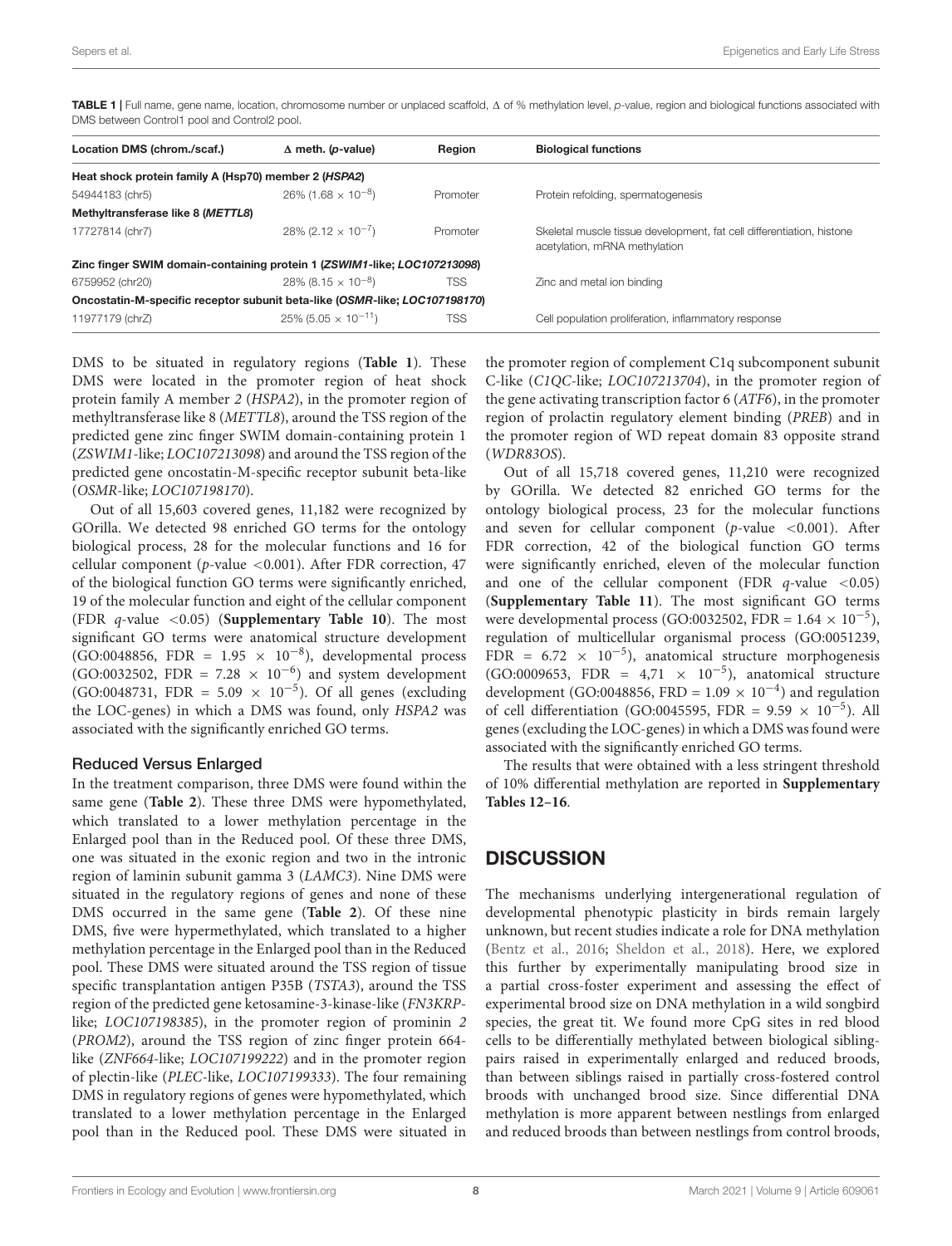<span id="page-8-0"></span>TABLE 2 | Full name, gene name, location, chromosome number or unplaced scaffold,  $\Delta$  of % methylation level, p-value, region and biological functions associated with DMS between the Reduced pool and the Enlarged pool.

| Location DMS (chrom./scaf.)                                          | $\Delta$ meth. (p-value)             | Region     | <b>Biological functions</b>                                                                                                  |
|----------------------------------------------------------------------|--------------------------------------|------------|------------------------------------------------------------------------------------------------------------------------------|
| Laminin subunit gamma 3 (LAMC3)                                      |                                      |            |                                                                                                                              |
| 4729995 (chr17)                                                      | $-26(1.42 \times 10^{-14})$          | Intron     | Cell morphogenesis, cell differentiation, visual perception, astrocyte<br>development, retina development in camera-type eye |
| 4730000 (chr17)                                                      | $-26(7.06 \times 10^{-11})$          | Intron     |                                                                                                                              |
| 4730148 (chr17)                                                      | $-26(1.42 \times 10^{-17})$          | Exon       |                                                                                                                              |
| Tissue specific transplantation antigen P35B (TSTA3)                 |                                      |            |                                                                                                                              |
| 149822731 (chr2)                                                     | 34 (4.28 $\times$ 10 <sup>-9</sup> ) | <b>TSS</b> | T cell mediated cytotoxicity, nucleotide-sugar biosynthetic process                                                          |
| Complement C1q subcomponent subunit C-like (C1QC-like; LOC107213704) |                                      |            |                                                                                                                              |
| 1797839 (chr21)                                                      | $-45(1.17 \times 10^{-12})$          | Promoter   | Negative regulation granulocyte differentiation, negative regulation<br>macrophage differentiation, synapse pruning          |
| Prominin 2 (PROM2)                                                   |                                      |            |                                                                                                                              |
| 730012 (chr22)                                                       | $70(1.36 \times 10^{-13})$           | Promoter   | Cell projection organization, protein phosphorylation, regulation of<br>GTPase activity (signal transduction)                |
| Ketosamine-3-kinase-like (FN3KRP-like; LOC107198385)                 |                                      |            |                                                                                                                              |
| 70917608 (chrZ)                                                      | $26(4.27 \times 10^{-8})$            | <b>TSS</b> | Post-translational protein modification (phosphorylation)                                                                    |
| Activating transcription factor 6 (ATF6)                             |                                      |            |                                                                                                                              |
| 246819 (scaffold)                                                    | $-29(1.77 \times 10^{-7})$           | Promoter   | Eye development, regulation transcription, unfolded protein response<br>(endoplasmic reticulum stress), cell apoptosis       |
| Prolactin regulatory element binding (PREB)                          |                                      |            |                                                                                                                              |
| 50860 (scaffold)                                                     | $-34(1.82 \times 10^{-14})$          | Promoter   | Protein exit from endoplasmic reticulum                                                                                      |
| Zinc finger protein 664-like (ZNF664-like; LOC107199222)             |                                      |            |                                                                                                                              |
| 19200 (scaffold)                                                     | 29 (4.18 $\times$ 10 <sup>-8</sup> ) | <b>TSS</b> |                                                                                                                              |
| WD repeat domain 83 opposite strand (WDR83OS)                        |                                      |            |                                                                                                                              |
| 11884 (scaffold)                                                     | $-53(1.49 \times 10^{-10})$          | Promoter   | Phosphorylation, MAPK cascade, (m)RNA splicing, mRNA processing                                                              |
| Plectin-like (PLEC-like; LOC107199333)                               |                                      |            |                                                                                                                              |
| 1772 (scaffold)                                                      | $28(6.52 \times 10^{-8})$            | Promoter   |                                                                                                                              |

–, The biological function could not be predicted.

this indicates that experimental variation in brood size affects DNA methylation. Furthermore, we found for the enlarged versus reduced comparison more differentially methylated CpG sites to be situated in regulatory regions (promoter and TSS regions) than for the control brood comparison. Since CpG methylation within the regulatory region is known to affect gene expression in great tits [\(Laine et al.,](#page-13-25) [2016\)](#page-13-25), we expect more functional differences in gene expression between nestlings from enlarged and reduced broods than between nestlings from control broods.

The average CpG methylation percentage differed between pools of nestlings from the enlarged and the reduced broods and between the control broods. Nestlings from experimentally enlarged and reduced broods were hypomethylated compared to nestlings from control broods. This indicates that any manipulation of brood size affected CpG methylation. A similar result was found in the study of [Sheldon et al.](#page-14-10) [\(2018\)](#page-14-10). Here, zebra finch nestlings from reduced and enlarged broods showed more hypomethylation compared to control nestlings. However, in this study, the control broods were completely unmanipulated, whereas in our study nestlings from control broods were also cross-fostered. Moreover, we found that nestlings from experimentally enlarged broods were hypermethylated compared to nestlings from reduced broods. This result supports the hypermethylation of Nr3c1 in zebra finches reared in large broods [\(Jimeno et al.,](#page-12-22) [2019\)](#page-12-22) and the positive correlation between natal

brood size and the percentage of DNA methylation in [Sheldon](#page-14-10) [et al.](#page-14-10) [\(2018\)](#page-14-10). However, this result does not match the lack of difference in methylation between nestlings from experimentally reduced and enlarged broods [\(Sheldon et al.,](#page-14-10) [2018\)](#page-14-10). This might be caused by the targeted approach we used in this study, compared to the MS-AFLP approach. In spite of our targeted approach, slight differences in methylation remain undetected when average DNA methylation levels are compared. Since DNA methylation is very gene- and region specific, it is important to assess site specific differences in possibly functionally relevant genes as well. Furthermore, the difference in methylation percentage between nestlings from reduced and enlarged broods was only 0.28% and the difference between nestlings that experienced a manipulation in brood size and nestlings from control broods ranged from 0.65 to 1.65%, also minimal differences. It has to be elucidated if such small differences are large enough to result in differential gene expression. Hence, it is unknown if such small differences hold any biological significance or are just caused by a statistical artifact.

As mentioned above, the biological functions of the genes and the possible consequences of methylation for gene expression will be discussed below. Since low levels of CpG promoter region methylation, and more specifically of sites in the TSS region, are associated with increased gene expression in the great tit [\(Laine et al.,](#page-13-25) [2016\)](#page-13-25), hypermethylated DMS are expected to be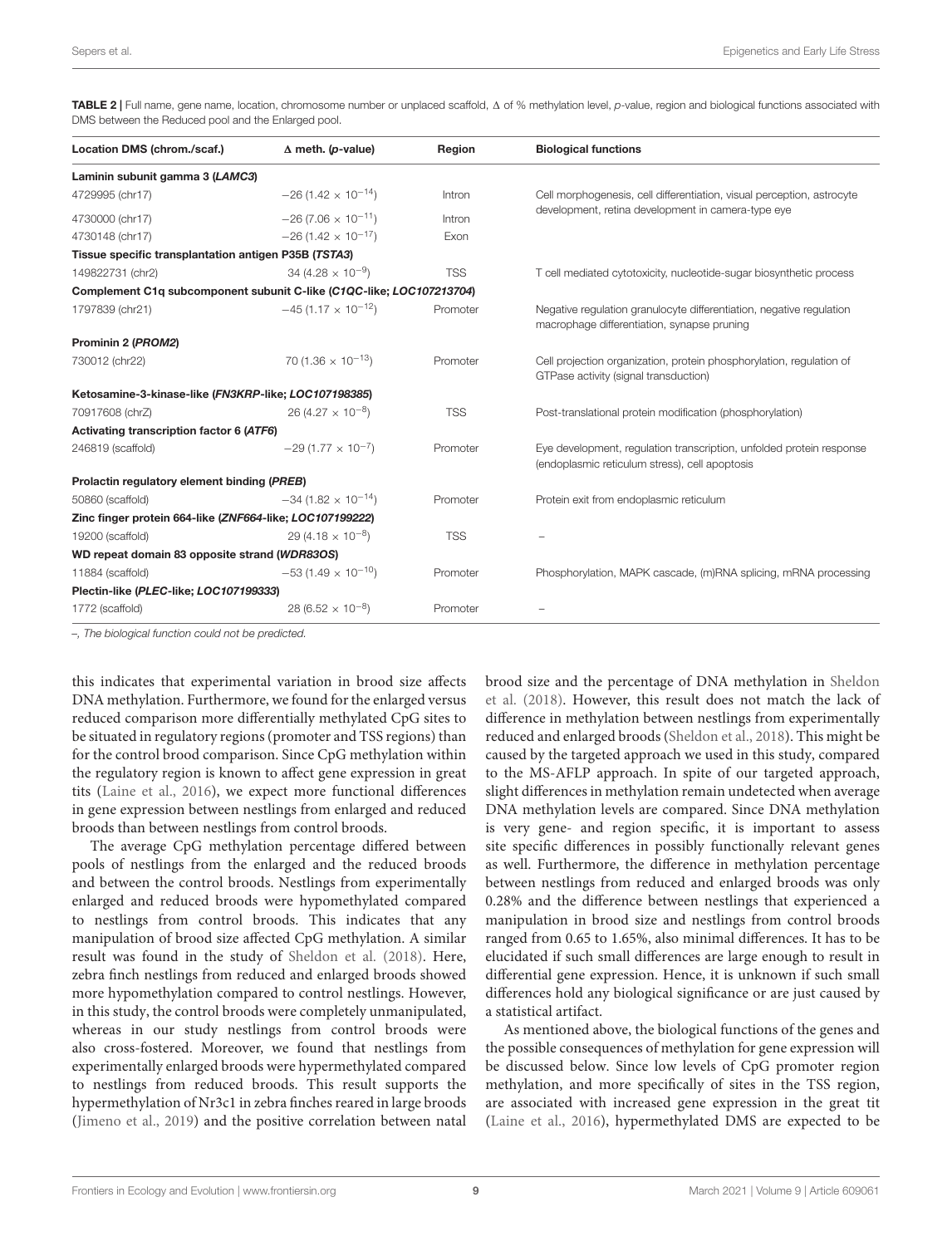associated with lower gene expression and hypomethylated DMS are expected to be associated with higher gene expression. The limitations of such a generalization will also be discussed.

Sites that were differentially methylated in the enlarged versus reduced comparison, were mainly found to be related to development, metabolism and behavior and cognition. This involved sites in the genes LAMC3, PREB, PROM2, TSTA3, ATF6, FN3KRP-like and WDR83OS. The biological functions of ZNF664-like and PLEC-like could not be predicted because these LOC genes were likely to be a duplication of (part of) the genes they were predicted to be or ncRNA. In the gene LAMC3, three different DMS were found, although none of them occurred in the regulatory region of the gene, indicating that we have no proof for a possible change in gene expression in the great tit [\(Laine](#page-13-25) [et al.,](#page-13-25) [2016\)](#page-13-25). The DNA methylation levels in all three sites were higher in the reduced pool in comparison with the enlarged pool, cautiously indicating lower expression of LAMC3 in nestlings from reduced broods. Since LAMC3 expression is relatively high during human development [\(Barak et al.,](#page-11-7) [2011\)](#page-11-7) and low to moderate in adulthood [\(Hawrylycz et al.,](#page-12-29) [2012;](#page-12-29) [Zeng et al.,](#page-14-17) [2012\)](#page-14-17), this might mean that the nestlings from the reduced broods were further developed than the nestlings from the enlarged broods, which is in the expected direction based on previously found effects of brood size and food availability on development [\(Nettle et al.,](#page-13-15) [2013\)](#page-13-15) and condition [\(Tinbergen and Boerlijst,](#page-14-9) [1990;](#page-14-9) [DeKogel,](#page-12-9) [1997;](#page-12-9) [Sanz and Tinbergen,](#page-13-16) [1999\)](#page-13-16). In addition, we found one DMS in the genes PREB, PROM2, TSTA3, ATF6, FN3KRPlike and WDR83OS. The DMS in both PROM2 and TSTA3 were hypermethylated in the enlarged pool compared to the reduced pool, suggesting lower gene expression in nestling from the enlarged broods. In the case of PROM2, this might indicate lower levels of cholesterol [\(Singh et al.,](#page-14-18) [2013\)](#page-14-18) in the nestlings from enlarged broods. In the case of TSTA3, this might indicate a lower growth potential [\(Willson et al.,](#page-14-19) [2018\)](#page-14-19) of nestlings in the enlarged broods and an effect on (bone) metabolism [\(Johnsson et al.,](#page-12-30) [2015\)](#page-12-30). The DMS in PREB was hypomethylated in the enlarged group, suggesting higher expression of these genes in nestlings from the enlarged group. Higher PREB expression might lead to lower prolactin (PRL) expression [\(Hiyama et al.,](#page-12-31) [2015\)](#page-12-31), which might indicate later sexual maturity and lower body weights [\(Bhattacharya et al.,](#page-11-8) [2011\)](#page-11-8) in nestlings from the enlarged broods. Overall, the DMS in PREB, PROM2 and TSTA3 indicate that the nestlings from the enlarged broods weighed less, developed slower and adjusted their metabolism. These effects are in the expected direction based on previously found effects of brood size on nestling condition [\(DeKogel,](#page-12-9) [1997;](#page-12-9) [Sanz and Tinbergen,](#page-13-16) [1999\)](#page-13-16), weight [\(Tinbergen and Boerlijst,](#page-14-9) [1990;](#page-14-9) [DeKogel,](#page-12-9) [1997\)](#page-12-9) and resting metabolic rate [\(Verhulst et al.,](#page-14-20) [2006\)](#page-14-20).

The genes ATF6, PREB, FN3KRP-like and WDR83OS suggest an effect of brood size on insulin-glucose metabolism specifically. The DMS in PREB, ATF6 and WDR83OS were hypomethylated in the enlarged pool compared to the reduced pool, suggesting higher gene expression in nestlings from the enlarged broods. This indicates in the case of ATF6 glucose intolerance [\(Barbosa](#page-11-9) [et al.,](#page-11-9) [2016\)](#page-11-9), in the case of WDR83OS increased levels of insulin [\(Kesherwani et al.,](#page-12-32) [2017\)](#page-12-32) and in the case of PREB higher insulin sensitivity [\(Park et al.,](#page-13-34) [2018\)](#page-13-34) in nestlings from

the enlarged broods. The function of FN3KRP-like function is not fully understood [\(Szwergold et al.,](#page-14-21) [2011\)](#page-14-21), although the hypermethylated DMS in the enlarged pool suggests lower gene expression in nestlings from the enlarged broods, which indicates differences in glucose metabolism [\(Sajuthi et al.,](#page-13-35) [2016\)](#page-13-35) between nestlings from the reduced and enlarged broods. The effects are in the expected direction based on previously found effects of brood size on energy metabolism [\(Mertens,](#page-13-17) [1969\)](#page-13-17) and the results indicate food scarcity in the enlarged broods. The specific effect of food scarcity on insulin-glucose metabolism has to be elucidated yet, because the effect is dependent on the developmental stage of an individual [\(Gardner et al.,](#page-12-33) [2005;](#page-12-33) [Tobi et al.,](#page-14-4) [2009\)](#page-14-4). Nevertheless, insulin-glucose metabolism might be a way of dealing with nutritional constraint in the enlarged broods, allowing for growth under poor food conditions [\(Gardner et al.,](#page-12-34) [2004,](#page-12-34) [2005\)](#page-12-33). Similar results have been found before. For example, women exposed to the Dutch famine during gestation gave birth to individuals with lower glucose tolerance during adulthood, probably caused by impaired insulin secretion [\(de Rooij et al.,](#page-12-1) [2006\)](#page-12-1). This is thought to be the result of fetal adaptations to scarcity i.e., the thrifty phenotype [\(Hales and Barker,](#page-12-35) [1992\)](#page-12-35), which becomes maladaptive when an individual is exposed to an abundance of food later in life [\(Stanner and Yudkin,](#page-14-22) [2001;](#page-14-22) [Schulz,](#page-14-23) [2010\)](#page-14-23). In humans prenatally exposed to famine, but exposed to an abundance of food later in life, this has led to higher rates of obesity [\(Roseboom et al.,](#page-13-0) [2006\)](#page-13-0) and diabetes [\(Kahn et al.,](#page-12-2) [2009\)](#page-12-2). Furthermore, differentially methylated regions were found in whole blood when compared to their siblings and these regions were associated to prenatal malnutrition, early development, metabolism and growth [\(Tobi et al.,](#page-14-4) [2009,](#page-14-4) [2014\)](#page-14-5). Thus, the consequences of early life conditions might be mediated by adjusting metabolic efficiency and DNA methylation might be one of the mechanisms behind this.

One gene, C1QC, is a regulator of the immune response and synapse development and was previously associated to cognition and behavior. C1QC expression has been associated to Alzheimer's disease and alterations in learning behavior [\(Khoonsari et al.,](#page-12-36) [2016;](#page-12-36) [Haure-Mirande et al.,](#page-12-37) [2019\)](#page-12-37), ADHD and autism [\(Corbett et al.,](#page-12-38) [2007;](#page-12-38) [Trent et al.,](#page-14-24) [2014\)](#page-14-24). However, the direction of the effect is not completely understood and might be dependent on the developmental stage [\(Davies et al.,](#page-12-39) [2009;](#page-12-39) [Trent](#page-14-24) [et al.,](#page-14-24) [2014\)](#page-14-24). The DMS in C1QC-like was hypermethylated in the reduced pool compared to the enlarged pool, suggesting lower C1QC-like expression in nestlings from the reduced broods. Although the role of C1QC in development of Alzheimer's disease, ADHD and autism is not fully understood yet, this might indicate a difference in brain development, synaptic structure, behavior and cognition between the two treatment groups. This is expected based on previously found effects of food availability, diet quality and brood size on behavior [\(Carere](#page-12-7) [et al.,](#page-12-7) [2005;](#page-12-7) [Krause et al.,](#page-13-21) [2009;](#page-13-21) [van Oers et al.,](#page-14-2) [2015\)](#page-14-2) and cognition [\(Nettle et al.,](#page-13-20) [2015\)](#page-13-20) in birds. Food availability is known to affect nestling stress response [\(van Oers et al.,](#page-14-2) [2015\)](#page-14-2) and exploratory behavior [\(Carere et al.,](#page-12-7) [2005\)](#page-12-7) and diet quality affects the latency to approach food and feed later in life [\(Krause et al.,](#page-13-21) [2009\)](#page-13-21). Furthermore, small natal brood size has been associated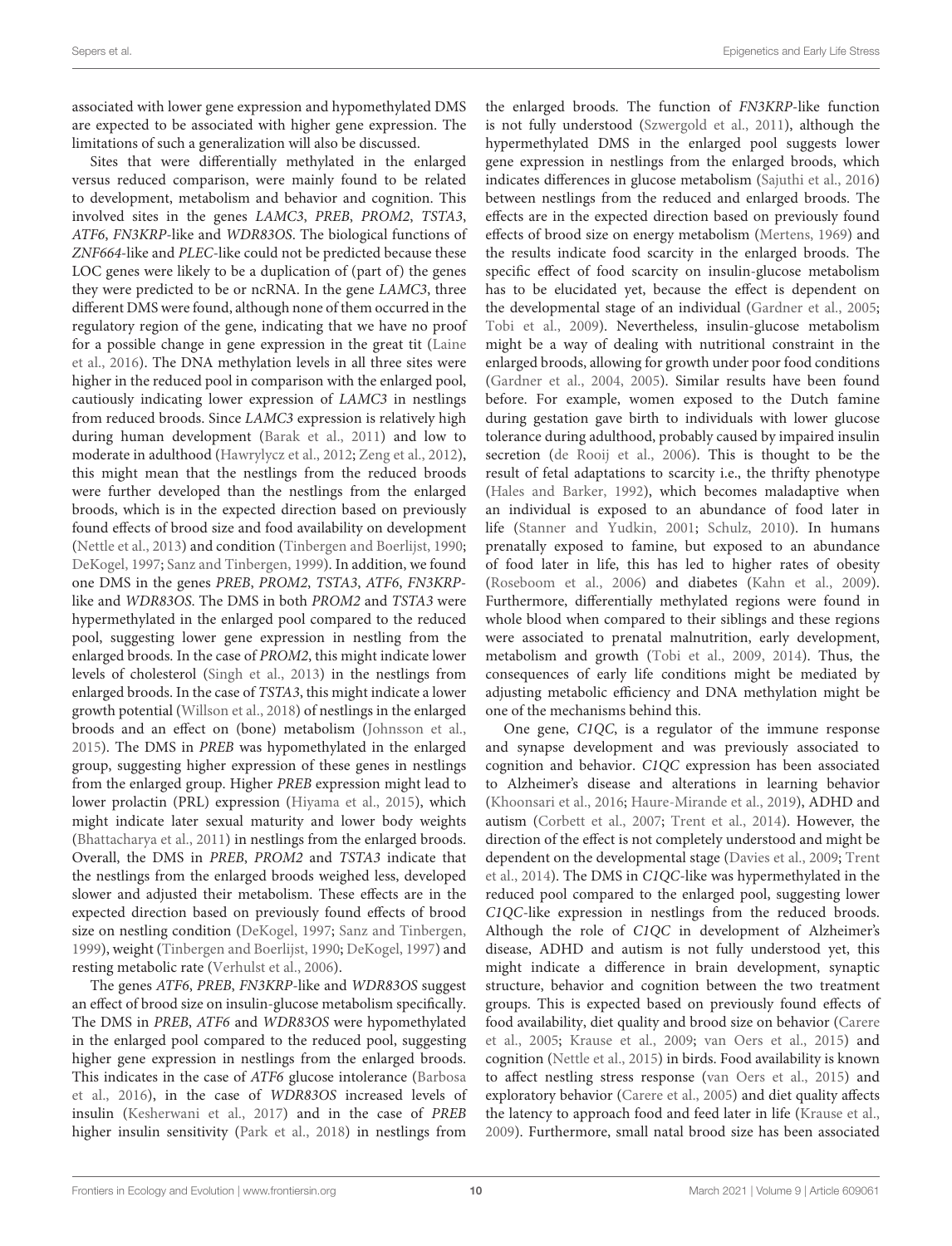to slow conditioning to a stimulus and slow reversal learning [\(Nettle et al.,](#page-13-20) [2015\)](#page-13-20).

The genes and their functions described above are supported by the significantly enriched GO terms developmental process, regulation of multicellular organismal process, anatomical structure morphogenesis, anatomical structure development and regulation of cell differentiation, which all indicate a difference in development between nestlings from enlarged and reduced broods. Although more GO terms were significantly enriched in the comparison of the two control pools and these were similar to those in the comparison of the two treatment pools, more GO terms in the comparison of the treatment pools were highly significantly enriched. This means that more GO terms were highly enriched when comparing reduced with enlarged nestlings than when comparing nestlings from control broods.

Overall, we show that experimental brood size variation leads to more differential DNA methylation in more regulatory regions of genes than when performing a control experiment. This indicates that DNA methylation in response to experimental variation in brood size has the potential to alter gene expression. Most of the genes were functional in tissues other than blood and this may affect how gene expression is related to a trait, due to tissue differentiation. However, multiple studies have shown that gene expression levels in the blood were related to the processes associated with that gene [\(Roulin et al.,](#page-13-36) [2011;](#page-13-36) [Zhu et al.,](#page-14-25) [2017;](#page-14-25) [Lindner et al.,](#page-13-33) [2021b\)](#page-13-33), suggesting that gene expression levels in blood in our study could explain plasticity in phenotypic traits related to brood size variation. Although these results demonstrate that early life stress affects epigenetic regulation of genes related to brood size, namely genes that are known to affect development, growth, metabolism, behavior and cognition, future work is needed. Further work should assess the causal effects of changes in DNA methylation on gene expression at these loci and related phenotypic traits, and specifically to find repeatable results in similar experiments. Furthermore, it should be assessed whether a single DMS can affect gene expression.

The expectation was that we would not find any differentially methylated sites when comparing pools of control siblings raised in different broods. Still, we found several DMS in the regulatory regions of the genes HSPA2, METTL8, ZSWIM1 like (LOC107213098) and OSMR-like (LOC107198170). These results show that our control pools were not identical in terms of DNA methylation or that these results are false positives. However, we expect the chance of these DMS to be false positives to be very slim because of our stringent approach during data analysis; we applied coverage filtering, a threshold of 25% differential methylation and a Bonferroni corrected α-threshold. Furthermore, we cannot link these differences to our experimental approach. A previous study suggested an effect of manipulation (i.e., being moved to a different nest) on DNA methylation in zebra finches [\(Sheldon et al.,](#page-14-10) [2018\)](#page-14-10), which was controlled for in the current experimental approach. This means that this cannot explain the DMS and the direction of methylation in the control comparison. One likely explanation may be the existence of large individual variation in DNA methylation [\(Viitaniemi et al.,](#page-14-14) [2019\)](#page-14-14). By pooling individuals we tried to focus on average group DNA methylation

[\(Docherty et al.,](#page-12-25) [2009\)](#page-12-25) instead of individual variation. However, the number of individuals in our pools might have been too small to completely discard such individual differences. This suggests that some of our DMS in the treatment comparisons might have also been caused by individual differences. Nevertheless, PCA revealed that the reduced pool and the enlarged pool clustered together very closely, which indicates that our experimental setup, matching sibling pairs that were raised in differently sized broods, worked, since these pools were very comparable.

The fact that our control pools were not as similar as thought was supported by the finding that the hyper/hypo distribution between the control broods is non-equally divided with all differentially methylated sites being hypermethylated in Control1. This indicates that by chance some factor that induces DNA methylation in a certain direction was present in one pool. Furthermore, the two control pools did not perfectly cluster together in the PCA plot, unlike the reduced and enlarged pools. This is surprising, since we would expect control pools to cluster in the same way, since siblings were paired there as well. We therefore conclude that the controls pools were not balanced, causing the number of DMS to be higher than if the control pools would have been balanced. One reason could be a biased sex ratio [\(Natt et al.,](#page-13-37) [2014\)](#page-13-37). However, only one DMS in a regulatory region was situated on the sex chromosome, which was equal to the number found in the treatment comparison. One DMS was found in HSPA2, a gene involved in protein refolding and in spermatogenesis. Given the importance of this gene for male fertility [\(Dix et al.,](#page-12-40) [1996;](#page-12-40) [Son et al.,](#page-14-26) [1999\)](#page-14-26), this might indicate a difference in expression between the pools, which might be caused by a biased sex ratio in the individuals included in the pools, although this methylation change does not have to be sex dependent. In great tits, visual determination of the sex before the first molt is unreliable, and most birds from this study were not recaptured after the first molt and have therefore not been molecularly sexed, making it impossible to balance the number of males and females in the pools. Since a DMS in HSPA2 might also indicate a bias in brood temperature, because HSPA2 expression is affected by temperature in chicken testes [\(Wang et al.,](#page-14-27) [2013,](#page-14-27) [2015\)](#page-14-28), we do not expect our main findings to be affected by a potential sex-bias. Another possible, but unlikely explanation could be that the differences were caused by genetic variation between the pools, since a large fraction of erythrocyte DNA methylation is similar between relatives [\(Viitaniemi et al.,](#page-14-14) [2019;](#page-14-14) [van Oers et al.,](#page-14-15) [2020\)](#page-14-15). However, since the samples in one pool were, to our knowledge, unrelated and the samples in Control1 originated from siblings of the samples in Control2, we expect the genetic diversity to be larger within than between the pools, although we did not check for extra-pair paternity, which is estimated at about 10% for this population [\(van Oers et al.,](#page-14-29) [2008\)](#page-14-29). Therefore, it could be that nestlings of one sibling pair were half-siblings, because they were sired by different males. However, since we do not have individual DNA methylation information, we can only speculate on these causes and functional validation of the candidate loci is needed to assess the causal relationship between our experiment and the change in methylation, highlighting the need for studies that assess individual variation in DNA methylation levels.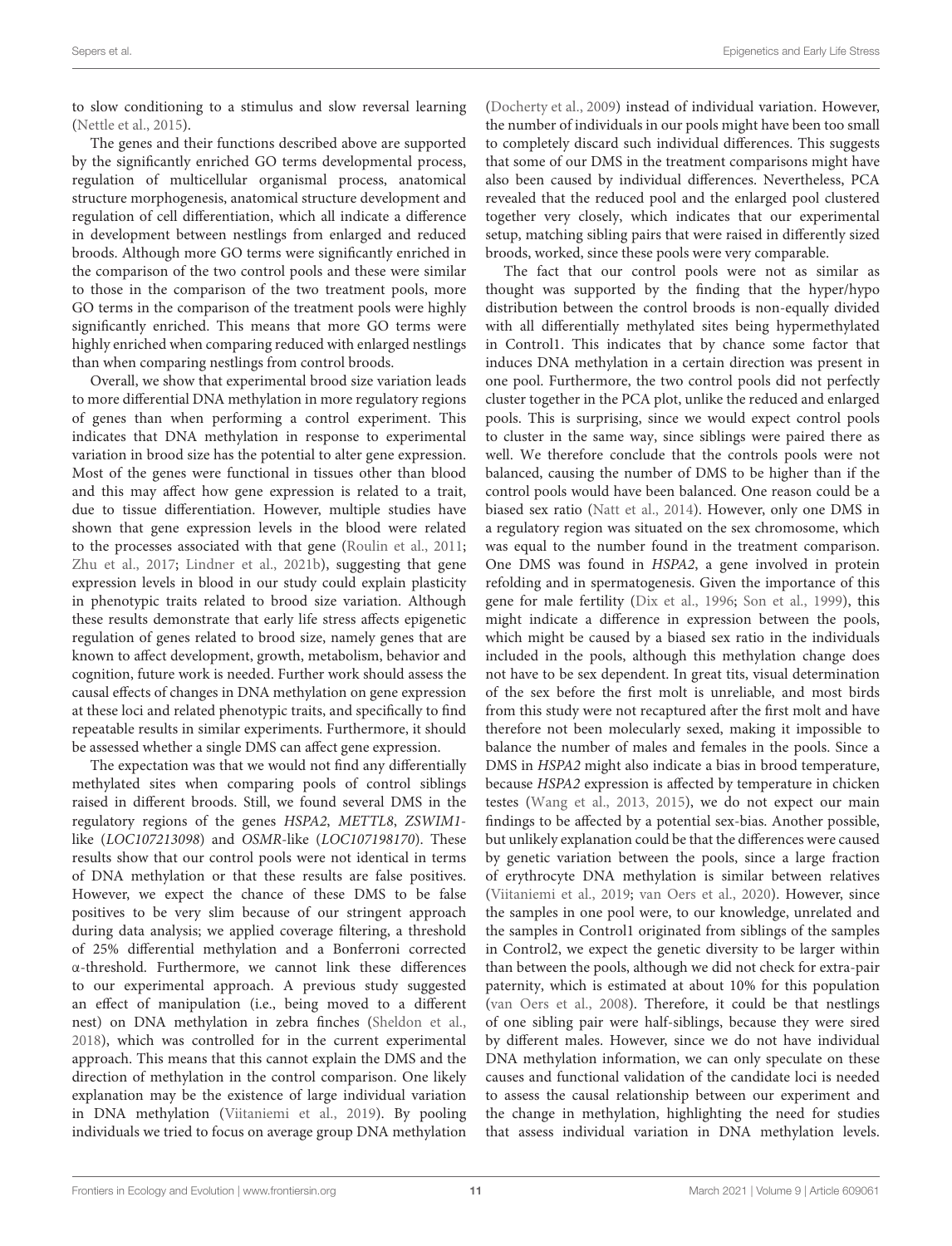Although, with our design, we cannot disentangle these possible alternative explanations explaining the high number of DMS and the direction of methylation in the control comparison. However, since the two treatment pools were, unlike the two control pools, very similar, we do think that the difference between the number of DMS in the control comparison and the treatment comparison is conservative rather than exaggerated. Therefore, we conclude that most of the DMS in the treatment comparison are likely related to the treatment and the DMS between the control pools may also be caused by some non-explained bias in the control pools.

In conclusion, to our knowledge, this is the first study that investigates the effects of experimentally altered brood size on genome-wide DNA methylation in a wild bird population and that disentangles prehatching from rearing effects with a partial cross-foster design, controls for possible effects of manipulation and assesses the functionality of annotated differentially methylated sites. Our work demonstrates that early life stress due to variation in brood size directly affects epigenetic regulation of genes that are known to affect brood-size dependent phenotypes, such as development, growth, metabolism, behavior and cognition. Although future studies are needed to validate our findings, this study underlines the potential role for DNA methylation in the intergenerational regulation of developmental phenotypic plasticity in altricial birds.

### DATA AVAILABILITY STATEMENT

The datasets presented in this study can be found in online repositories. The names of the repository/repositories and accession number(s) can be found below: [https://www.ncbi.nlm.](https://www.ncbi.nlm.nih.gov/biosample/14093678) [nih.gov/biosample/14093678;](https://www.ncbi.nlm.nih.gov/biosample/14093678) [https://www.ncbi.nlm.nih.gov/](https://www.ncbi.nlm.nih.gov/biosample/14093679) [biosample/14093679;](https://www.ncbi.nlm.nih.gov/biosample/14093679) [https://www.ncbi.nlm.nih.gov/biosample/](https://www.ncbi.nlm.nih.gov/biosample/14093680) [14093680;](https://www.ncbi.nlm.nih.gov/biosample/14093680) and [https://www.ncbi.nlm.nih.gov/biosample/](https://www.ncbi.nlm.nih.gov/biosample/14093681) [14093681.](https://www.ncbi.nlm.nih.gov/biosample/14093681)

### ETHICS STATEMENT

The animal study was reviewed and approved by the Institutional Animal Care and Use Committee (NIOO-IvD) and the

### **REFERENCES**

- <span id="page-11-6"></span>Akalin, A., Kormaksson, M., Li, S., Garrett-Bakelman, F. E., Figueroa, M. E., Melnick, A., et al. (2012). methylKit: a comprehensive R package for the analysis of genome-wide DNA methylation profiles. Genome Biol. 13:9. [doi: 10.1186/gb-](https://doi.org/10.1186/gb-2012-13-10-R87)[2012-13-10-R87](https://doi.org/10.1186/gb-2012-13-10-R87)
- <span id="page-11-5"></span>Andrews, S. (2010). FastQC: A Quality Control Tool for High Throughput Sequence Data. Available [http://www.bioinformatics.babraham.ac.uk/projects/](http://www.bioinformatics.babraham.ac.uk/projects/fastqc/) fastgc/ (accessed October 2, 2019).
- <span id="page-11-3"></span>Baldan, D., Curk, T., Hinde, C. A., and Lessells, C. M. (2019). Alternation of nest visits varies with experimentally manipulated workload in broodprovisioning great tits. Anim. Behav. 156, 139–146. [doi: 10.1016/j.anbehav.2019.](https://doi.org/10.1016/j.anbehav.2019.08.004) [08.004](https://doi.org/10.1016/j.anbehav.2019.08.004)
- <span id="page-11-7"></span>Barak, T., Kwan, K. Y., Louvi, A., Demirbilek, V., Saygi, S., Tuysuz, B., et al. (2011). Recessive LAMC3 mutations cause malformations of occipital cortical development. Nat. Genet. 43, 590–U132. [doi: 10.1038/ng.836](https://doi.org/10.1038/ng.836)

Koninklijke Nederlandse Akademie van Wetenschappen – Dier Experimenten Commissie (KNAW-DEC licenses NIOO 10.07 and 14.11 to KO).

# AUTHOR CONTRIBUTIONS

BS and KO designed the study and obtained funding. BS conducted the experiment. BS and JE conducted the data analysis with help of FG and VL. BS, JE, and KO drafted the manuscript. KO supervised the study. All authors contributed to editing the manuscript.

# FUNDING

This research was supported by two grants from the Lucie Burgers Foundation for Comparative Behaviour Research, Arnhem, Netherlands to BS and an NWO-ALW open competition grant (ALWOP.314) to KO.

# ACKNOWLEDGMENTS

We gratefully acknowledge Piet de Goede and Lies Zandberg for fieldwork assistance and Christa Mateman for laboratory work. We thank Koen Verhoeven, Melanie Lindner, and Melissah Rowe for helpful discussions and comments on the manuscript. We also thank two reviewers for helpful comments on previous versions of this work. This study was approved by the Institutional Animal Care and Use Committee (NIOO-IvD) and the Koninklijke Nederlandse Akademie van Wetenschappen – Dier Experimenten Commissie (KNAW-DEC licenses NIOO 10.07 and 14.11 to KO).

## <span id="page-11-4"></span>SUPPLEMENTARY MATERIAL

The Supplementary Material for this article can be found online at: [https://www.frontiersin.org/articles/10.3389/fevo.2021.](https://www.frontiersin.org/articles/10.3389/fevo.2021.609061/full#supplementary-material) [609061/full#supplementary-material](https://www.frontiersin.org/articles/10.3389/fevo.2021.609061/full#supplementary-material)

- <span id="page-11-9"></span>Barbosa, T. D., Ingerslev, L. R., Alm, P. S., Versteyhe, S., Massart, J., Rasmussen, M., et al. (2016). High-fat diet reprograms the epigenome of rat spermatozoa and transgenerationally affects metabolism of the offspring. Mol. Metab. 5, 184–197. [doi: 10.1016/j.molmet.2015.12.002](https://doi.org/10.1016/j.molmet.2015.12.002)
- <span id="page-11-0"></span>Bentz, A. B., Sirman, A. E., Wada, H., Navara, K. J., and Hood, W. R. (2016). Relationship between maternal environment and DNA methylation patterns of estrogen receptor alpha in wild Eastern Bluebird (Sialia sialis) nestlings: a pilot study. Ecol. Evol. 6, 4741–4752. [doi: 10.1002/ece3.2162](https://doi.org/10.1002/ece3.2162)
- <span id="page-11-8"></span>Bhattacharya, T. K., Chatterjee, R. N., Sharma, R. P., Niranjan, M., Rajkumar, U., and Reddy, B. L. N. (2011). Polymorphism in the prolactin promoter and its association with growth traits in chickens. Biochem. Genet. 49, 385–394. [doi: 10.1007/s10528-010-9415-3](https://doi.org/10.1007/s10528-010-9415-3)
- <span id="page-11-2"></span>Bird, A. (2002). DNA methylation patterns and epigenetic memory. Genes Dev. 16, 6–21. [doi: 10.1101/gad.947102](https://doi.org/10.1101/gad.947102)
- <span id="page-11-1"></span>Bošković, A., and Rando, O. J. (2018). Transgenerational epigenetic inheritance. Annu. Rev. Genet. 52, 21–41. [doi: 10.1146/annurev-genet-120417-031404](https://doi.org/10.1146/annurev-genet-120417-031404)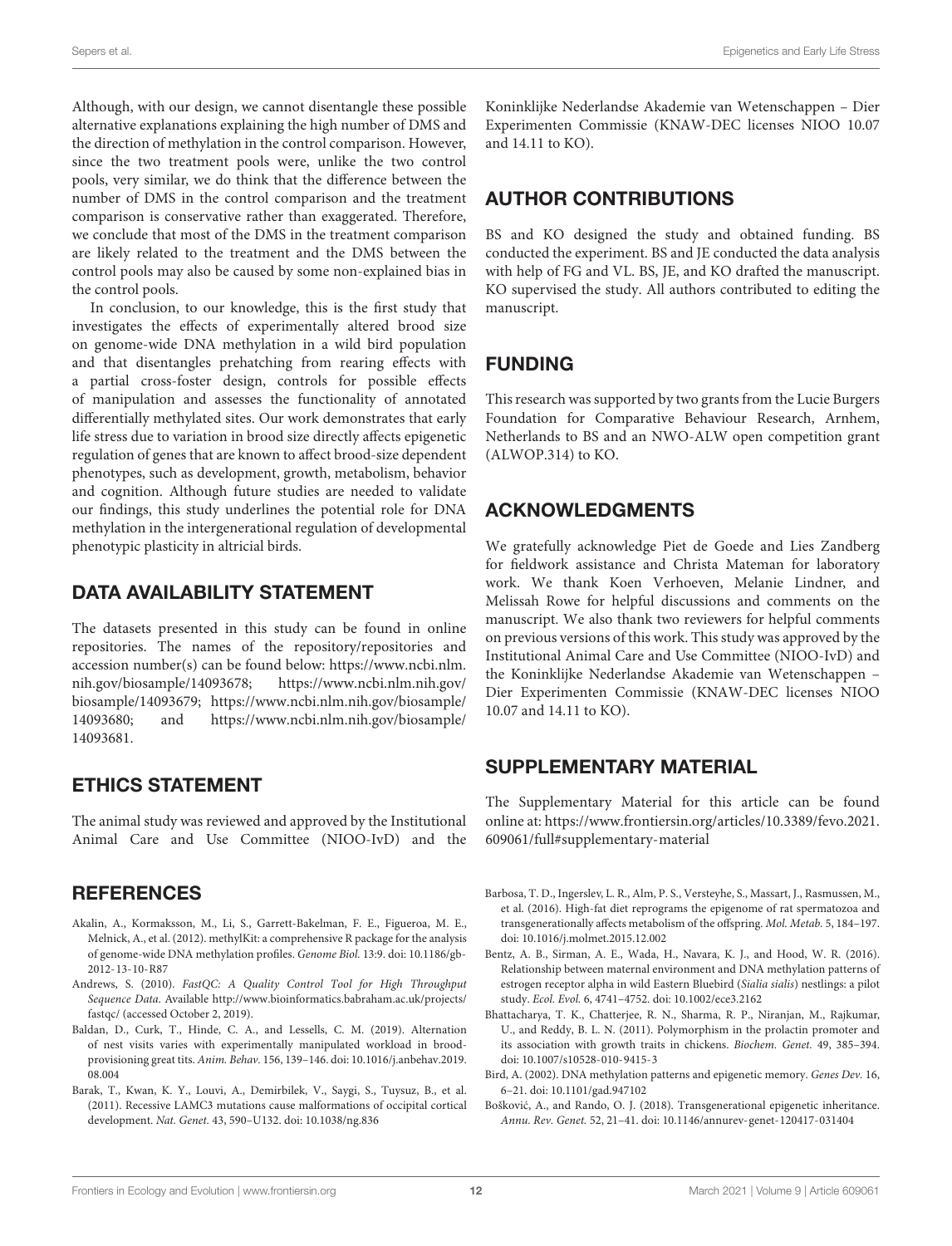- <span id="page-12-23"></span>Bosse, M., Spurgin, L. G., Laine, V. N., Cole, E. F., Firth, J. A., Gienapp, P., et al. (2017). Recent natural selection causes adaptive evolution of an avian polygenic trait. Science 358, 365–368. [doi: 10.1126/science.aal3298](https://doi.org/10.1126/science.aal3298)
- <span id="page-12-21"></span>Brinkhof, M. W. G., Heeb, P., Kölliker, M., and Richner, H. (1999). Immunocompetence of nestling great tits in relation to rearing environment and parentage. Proc. R. Soc. Lond. B Biol. Sci. 266, 2315–2322. [doi: 10.1098/](https://doi.org/10.1098/rspb.1999.0925) [rspb.1999.0925](https://doi.org/10.1098/rspb.1999.0925)
- <span id="page-12-7"></span>Carere, C., Drent, P. J., Koolhaas, J. M., and Groothuis, T. G. G. (2005). Epigenetic effects on personality traits: early food provisioning and sibling competition. Behaviour 142, 1329–1355.
- <span id="page-12-18"></span>Caro, S. M., Griffin, A. S., Hinde, C. A., and West, S. A. (2016). Unpredictable environments lead to the evolution of parental neglect in birds. Nat. Commun. 7:10. [doi: 10.1038/ncomms10985](https://doi.org/10.1038/ncomms10985)
- <span id="page-12-4"></span>Champagne, F. A., Francis, D. D., Mar, A., and Meaney, M. J. (2003). Variations in maternal care in the rat as a mediating influence for the effects of environment on development. Physiol. Behav. 79, 359–371. [doi: 10.1016/S0031-9384\(03\)](https://doi.org/10.1016/S0031-9384(03)00149-5) [00149-5](https://doi.org/10.1016/S0031-9384(03)00149-5)
- <span id="page-12-17"></span>Christe, P., Richner, H., and Oppliger, A. (1996). Begging, food provisioning, and nestling competition in great tit broods infested with ectoparasites. Behav. Ecol. 7, 127–131. [doi: 10.1093/beheco/7.2.127](https://doi.org/10.1093/beheco/7.2.127)
- <span id="page-12-38"></span>Corbett, B. A., Kantor, A. B., Schulman, H., Walker, W. L., Lit, L., Ashwood, P., et al. (2007). A proteomic study of serum from children with autism showing differential expression of apolipoproteins and complement proteins. Mol. Psychiatry 12, 292–306. [doi: 10.1038/sj.mp.4001943](https://doi.org/10.1038/sj.mp.4001943)
- <span id="page-12-5"></span>Dantzer, B., Newman, A. E. M., Boonstra, R., Palme, R., Boutin, S., Humphries, M. M., et al. (2013). Density triggers maternal hormones that increase adaptive offspring growth in a wild mammal. Science 340, 1215–1217. [doi: 10.1126/](https://doi.org/10.1126/science.1235765) [science.1235765](https://doi.org/10.1126/science.1235765)
- <span id="page-12-39"></span>Davies, W., Humby, T., Kong, W., Otter, T., Burgoyne, P. S., and Wilkinson, L. S. (2009). Converging pharmacological and genetic evidence indicates a role for steroid sulfatase in attention. Biol. Psychiatry 66, 360–367. [doi: 10.1016/j.](https://doi.org/10.1016/j.biopsych.2009.01.001) [biopsych.2009.01.001](https://doi.org/10.1016/j.biopsych.2009.01.001)
- <span id="page-12-1"></span>de Rooij, S. R., Painter, R. C., Phillips, D. I. W., Osmond, C., Michels, R. P. J., Godsland, I. F., et al. (2006). Impaired insulin secretion after prenatal exposure to the dutch famine. Diabetes Care 29, 1897–1901. [doi: 10.2337/dc06-0460](https://doi.org/10.2337/dc06-0460)
- <span id="page-12-3"></span>de Rooij, S. R., Wouters, H., Yonker, J. E., Painter, R. C., and Roseboom, T. J. (2010). Prenatal undernutrition and cognitive function in late adulthood. Proc. Natl. Acad. Sci. U.S.A. 107, 16881–16886. [doi: 10.1073/pnas.1009459107](https://doi.org/10.1073/pnas.1009459107)
- <span id="page-12-9"></span>DeKogel, C. H. (1997). Long-term effects of brood size manipulation on morphological development and sex-specific mortality of offspring. J. Anim. Ecol. 66, 167–178.
- <span id="page-12-24"></span>Derks, M. F. L., Schachtschneider, K. M., Madsen, O., Schijlen, E., Verhoeven, K. J. F., and van Oers, K. (2016). Gene and transposable element methylation in great tit (Parus major) brain and blood. BMC Genomics 17:13. [doi: 10.1186/](https://doi.org/10.1186/s12864-016-2653-y) [s12864-016-2653-y](https://doi.org/10.1186/s12864-016-2653-y)
- <span id="page-12-40"></span>Dix, D. J., Allen, J. W., Collins, B. W., Mori, C., Nakamura, N., PoormanAllen, P., et al. (1996). Targeted gene disruption of Hsp70-2 results in failed meiosis, germ cell apoptosis, and male infertility. Proc. Natl. Acad. Sci. U.S.A. 93, 3264–3268. [doi: 10.1073/pnas.93.8.3264](https://doi.org/10.1073/pnas.93.8.3264)
- <span id="page-12-6"></span>Dloniak, S. M., French, J. A., and Holekamp, K. E. (2006). Rank-related maternal effects of androgens on behaviour in wild spotted hyaenas. Nature 440, 1190– 1193. [doi: 10.1038/nature04540](https://doi.org/10.1038/nature04540)
- <span id="page-12-25"></span>Docherty, S. J., Davis, O. S. P., Haworth, C. M. A., Plomin, R., and Mill, J. (2009). Bisulfite-based epityping on pooled genomic DNA provides an accurate estimate of average group DNA methylation. Epigenet. Chromatin 2:3. [doi:](https://doi.org/10.1186/1756-8935-2-3) [10.1186/1756-8935-2-3](https://doi.org/10.1186/1756-8935-2-3)
- <span id="page-12-28"></span>Eden, E., Navon, R., Steinfeld, I., Lipson, D., and Yakhini, Z. (2009). GOrilla: a tool for discovery and visualization of enriched GO terms in ranked gene lists. BMC Bioinformatics 10:48. [doi: 10.1186/1471-2105-10-48](https://doi.org/10.1186/1471-2105-10-48)
- <span id="page-12-26"></span>Ewels, P., Magnusson, M., Lundin, S., and Käller, M. (2016). MultiQC: summarize analysis results for multiple tools and samples in a single report. Bioinformatics 32, 3047–3048. [doi: 10.1093/bioinformatics/btw354](https://doi.org/10.1093/bioinformatics/btw354)
- <span id="page-12-0"></span>Forsman, A. (2015). Rethinking phenotypic plasticity and its consequences for individuals, populations and species. Heredity 115, 276–284. [doi: 10.1038/hdy.](https://doi.org/10.1038/hdy.2014.92) [2014.92](https://doi.org/10.1038/hdy.2014.92)
- <span id="page-12-16"></span>García-Navas, V., and Sanz, J. J. (2010). Flexibility in the foraging behavior of blue tits in response to short-term manipulations of brood size. Ethology 116, 744–754. [doi: 10.1111/j.1439-0310.2010.01788.x](https://doi.org/10.1111/j.1439-0310.2010.01788.x)
- <span id="page-12-34"></span>Gardner, D. S., Pearce, S., Dandrea, J., Walker, R., Ramsay, M. M., Stephenson, T., et al. (2004). Peri-implantation undernutrition programs blunted angiotensin ii evoked baroreflex responses in young adult sheep. Hypertension 43, 1290–1296. [doi: 10.1161/01.HYP.0000126991.67203.7b](https://doi.org/10.1161/01.HYP.0000126991.67203.7b)
- <span id="page-12-33"></span>Gardner, D. S., Tingey, K., Van Bon, B. W. M., Ozanne, S. E., Wilson, V., Dandrea, J., et al. (2005). Programming of glucose-insulin metabolism in adult sheep after maternal undernutrition. Am. J. Physiol. Regul. Integr. Comp. Physiol. 289, R947–R954. [doi: 10.1152/ajpregu.00120.2005](https://doi.org/10.1152/ajpregu.00120.2005)
- <span id="page-12-19"></span>Gow, E. A., and Wiebe, K. L. (2014). Responses by central-place foragers to manipulations of brood size: parent flickers respond to proximate cues but do not increase work rate. Ethology 120, 881–892. [doi: 10.1111/eth.12259](https://doi.org/10.1111/eth.12259)
- <span id="page-12-14"></span>Groothuis, T. G. G., and Trillmich, F. (2011). Unfolding personalities: the importance of studying ontogeny. Dev. Psychobiol. 53, 641–655. [doi: 10.1002/](https://doi.org/10.1002/dev.20574) [dev.20574](https://doi.org/10.1002/dev.20574)
- <span id="page-12-12"></span>Guerrero-Bosagna, C., Morisson, M., Liaubet, L., Rodenburg, T. B., de Haas, E. N., Kostal, L., et al. (2018). Transgenerational epigenetic inheritance in birds. Env. Epigenet. 4:dvy008. [doi: 10.1093/eep/dvy008](https://doi.org/10.1093/eep/dvy008)
- <span id="page-12-27"></span>Guo, W. L., Fiziev, P., Yan, W. H., Cokus, S., Sun, X. G., Zhang, M. Q., et al. (2013). BS-Seeker2: a versatile aligning pipeline for bisulfite sequencing data. BMC Genomics 14:8. [doi: 10.1186/1471-2164-14-774](https://doi.org/10.1186/1471-2164-14-774)
- <span id="page-12-35"></span>Hales, C. N., and Barker, D. J. P. (1992). Type 2 (non-insulin-dependent) diabetes mellitus: the thrifty phenotype hypothesis. Diabetologia 35, 595–601. [doi: 10.](https://doi.org/10.1007/BF00400248) [1007/BF00400248](https://doi.org/10.1007/BF00400248)
- <span id="page-12-37"></span>Haure-Mirande, J.-V., Wang, M., Audrain, M., Fanutza, T., Kim, S. H., Heja, S., et al. (2019). Integrative approach to sporadic Alzheimer's disease: deficiency of TYROBP in cerebral Aβ amyloidosis mouse normalizes clinical phenotype and complement subnetwork molecular pathology without reducing Aβ burden. Mol. Psychiatry 24, 431–446. [doi: 10.1038/s41380-018-0255-6](https://doi.org/10.1038/s41380-018-0255-6)
- <span id="page-12-29"></span>Hawrylycz, M. J., Lein, E. S., Guillozet-Bongaarts, A. L., Shen, E. H., Ng, L., Miller, J. A., et al. (2012). An anatomically comprehensive atlas of the adult human brain transcriptome. Nature 489, 391–399. [doi: 10.1038/nature11405](https://doi.org/10.1038/nature11405)
- <span id="page-12-11"></span>Heard, E., and Martienssen, R. A. (2014). Transgenerational epigenetic inheritance: myths and mechanisms. Cell 157, 95–109. [doi: 10.1016/j.cell.2014.02.045](https://doi.org/10.1016/j.cell.2014.02.045)
- <span id="page-12-20"></span>Hinde, C. A., and Kilner, R. M. (2007). Negotiations within the family over the supply of parental care. Proc. R. Soc. B Biol. Sci. 274, 53–60. [doi: 10.1098/rspb.](https://doi.org/10.1098/rspb.2006.3692) [2006.3692](https://doi.org/10.1098/rspb.2006.3692)
- <span id="page-12-31"></span>Hiyama, G., Kansaku, N., Tanaka, T., Wakui, S., and Zadworny, D. (2015). Characterization of chicken prolactin regulatory element binding protein and its expression in the anterior pituitary gland during embryogenesis and different reproductive stages. J. Poult. Sci. 52, 42–51. [doi: 10.2141/jpsa.0140036](https://doi.org/10.2141/jpsa.0140036)
- <span id="page-12-10"></span>Jablonka, E., and Raz, G. (2009). Transgenerational epigenetic inheritance: prevalence, mechanisms, and implications for the study of heredity and evolution. Q. Rev. Biol. 84, 131–176.
- <span id="page-12-22"></span>Jimeno, B., Hau, M., Gomez-Diaz, E., and Verhulst, S. (2019). Developmental conditions modulate DNA methylation at the glucocorticoid receptor gene with cascading effects on expression and corticosterone levels in zebra finches. Sci. Rep. 9:11. [doi: 10.1038/s41598-019-52203-8](https://doi.org/10.1038/s41598-019-52203-8)
- <span id="page-12-30"></span>Johnsson, M., Jonsson, K. B., Andersson, L., Jensen, P., and Wright, D. (2015). Genetic regulation of bone metabolism in the chicken: similarities and differences to mammalian systems. PLoS Genet. 11:e1005250. [doi: 10.1371/](https://doi.org/10.1371/journal.pgen.1005250) [journal.pgen.1005250](https://doi.org/10.1371/journal.pgen.1005250)
- <span id="page-12-2"></span>Kahn, H. S., Graff, M., Stein, A. D., and Lumey, L. H. (2009). A fingerprint marker from early gestation associated with diabetes in middle age: the dutch hunger winter families study. Int. J. Epidemiol. 38, 101–109. [doi: 10.1093/ije/dyn158](https://doi.org/10.1093/ije/dyn158)
- <span id="page-12-13"></span>Kappeler, L., and Meaney, M. J. (2010). Epigenetics and parental effects. BioEssays 32, 818–827. [doi: 10.1002/bies.201000015](https://doi.org/10.1002/bies.201000015)
- <span id="page-12-8"></span>Keller, L. F., and van Noordwijk, A. J. (1994). Effects of local environmental conditions on nestling growth in the great tit Parus major L. Ardea 82, 349–362.
- <span id="page-12-32"></span>Kesherwani, V., Shahshahan, H. R., and Mishra, P. K. (2017). Cardiac transcriptome profiling of diabetic Akita mice using microarray and next generation sequencing. PLoS One 12:e0182828. [doi: 10.1371/journal.pone.](https://doi.org/10.1371/journal.pone.0182828) [0182828](https://doi.org/10.1371/journal.pone.0182828)
- <span id="page-12-36"></span>Khoonsari, P. E., Haggmark, A., Lonnberg, M., Mikus, M., Kilander, L., Lannfelt, L., et al. (2016). Analysis of the cerebrospinal fluid proteome in Alzheimer's disease. PLoS One 11:e0150672. [doi: 10.1371/journal.pone.015](https://doi.org/10.1371/journal.pone.0150672) [0672](https://doi.org/10.1371/journal.pone.0150672)
- <span id="page-12-15"></span>Kilvitis, H. J., Alvarez, M., Foust, C. M., Schrey, A. W., Robertson, M., and Richards, C. L. (2014). "Ecological epigenetics," in Ecological Genomics: Ecology and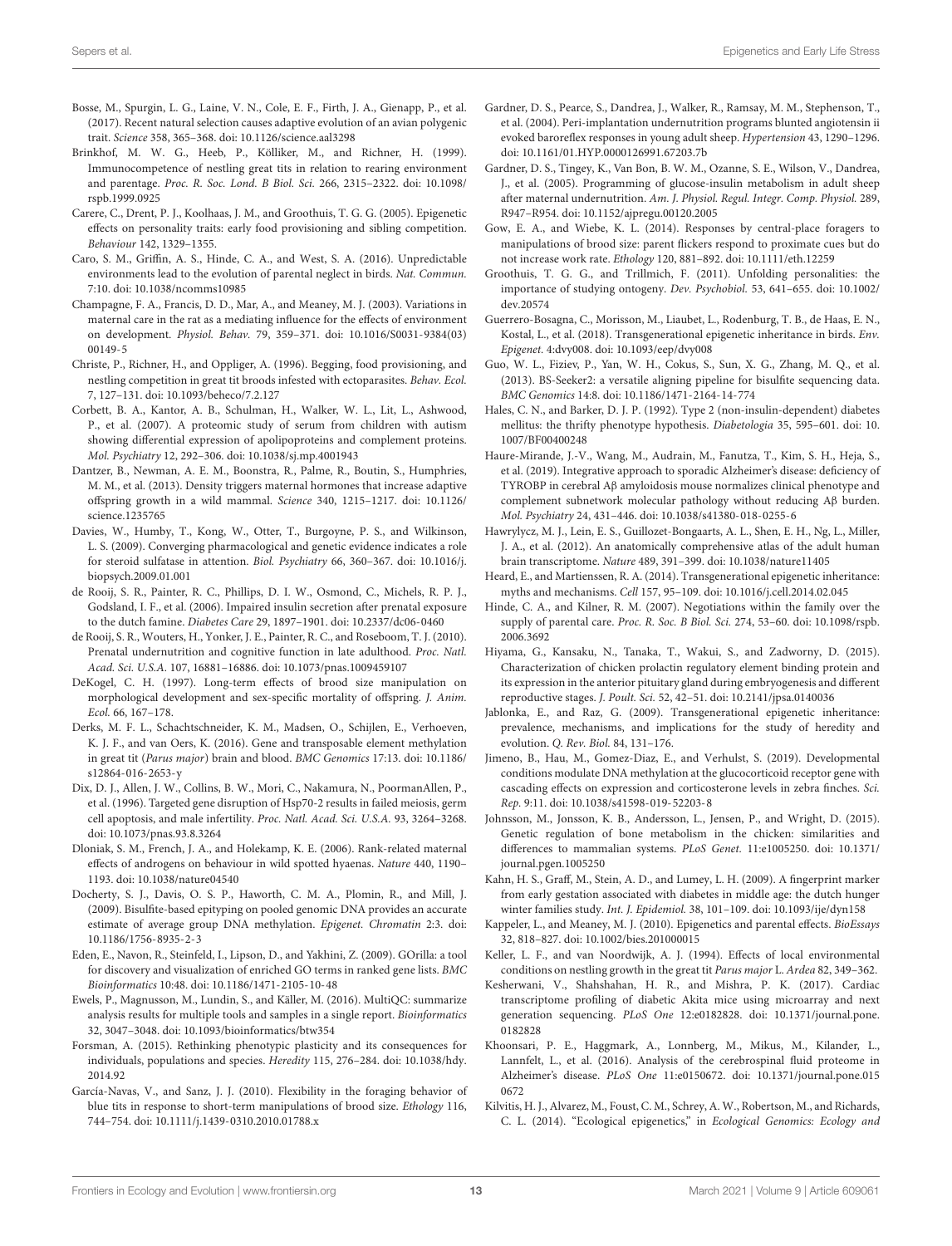the Evolution of Genes and Genomes Advances in Experimental Medicine and Biology, eds C. R. Landry and N. AubinHorth (New York: Springer), 191–210.

- <span id="page-13-21"></span>Krause, E. T., Honarmand, M., Wetzel, J., and Naguib, M. (2009). Early fasting is long lasting: differences in early nutritional conditions reappear under stressful conditions in adult female zebra finches. PLoS One 4:e5015. [doi: 10.1371/](https://doi.org/10.1371/journal.pone.0005015) [journal.pone.0005015](https://doi.org/10.1371/journal.pone.0005015)
- <span id="page-13-29"></span>Krueger, F. (2012). Trim Galore: A Wrapper Tool Around Cutadapt and FastQC to Consistently Apply Quality and Adapter Trimming to FastQ files, with Some Extra Functionality for MspI-digested RRBS-type (Reduced Representation Bisufite-Seq) Libraries. Available online at: [https://www.](https://www.bioinformatics.babraham.ac.uk/projects/trim_galore/) [bioinformatics.babraham.ac.uk/projects/trim\\_galore/](https://www.bioinformatics.babraham.ac.uk/projects/trim_galore/) (accessed October 7, 2019).
- <span id="page-13-25"></span>Laine, V. N., Gossmann, T. I., Schachtschneider, K. M., Garroway, C. J., Madsen, O., Verhoeven, K. J. F., et al. (2016). Evolutionary signals of selection on cognition from the great tit genome and methylome. Nat. Commun. 7:9. [doi:](https://doi.org/10.1038/ncomms10474) [10.1038/ncomms10474](https://doi.org/10.1038/ncomms10474)
- <span id="page-13-30"></span>Langmead, B., Trapnell, C., Pop, M., and Salzberg, S. L. (2009). Ultrafast and memory-efficient alignment of short DNA sequences to the human genome. Genome Biol. 10:10. [doi: 10.1186/gb-2009-10-3-r25](https://doi.org/10.1186/gb-2009-10-3-r25)
- <span id="page-13-32"></span>Lawrence, M., Gentleman, R., and Carey, V. (2009). rtracklayer: an R package for interfacing with genome browsers. Bioinformatics 25, 1841–1842. [doi: 10.1093/](https://doi.org/10.1093/bioinformatics/btp328) [bioinformatics/btp328](https://doi.org/10.1093/bioinformatics/btp328)
- <span id="page-13-31"></span>Lawrence, M., Huber, W., Pagès, H., Aboyoun, P., Carlson, M., Gentleman, R., et al. (2013). Software for computing and annotating genomic ranges. PLoS Comput. Biol. 9:e1003118. [doi: 10.1371/journal.pcbi.1003118](https://doi.org/10.1371/journal.pcbi.1003118)
- <span id="page-13-27"></span>Lindner, M., Laine, V. N., Verhagen, I., Viitaniemi, H. M., Visser, M. E., van Oers, K., et al. (2021a). Rapid changes in DNA methylation associated with the initiation of reproduction in a small songbird. Mol. Ecol. [doi: 10.1111/mec.](https://doi.org/10.1111/mec.15803) [15803](https://doi.org/10.1111/mec.15803) [Epub ahead of print].
- <span id="page-13-33"></span>Lindner, M., Verhagen, I., Viitaniemi, H. M., Laine, V. N., Visser, M. E., van Oers, K., et al. (2021b). Temporal changes in DNA methylation and RNA expression in a small song bird: within- and between-tissue comparisons. BMC Genomics 22:36. [doi: 10.1186/s12864-020-07329-9](https://doi.org/10.1186/s12864-020-07329-9)
- <span id="page-13-5"></span>Liu, L., Yang, N., Xu, G. Y., Liu, S. L., Wang, D., Song, J. Z., et al. (2018). Transgenerational transmission of maternal stimulatory experience in domesticated birds. FASEB J. 32, 7002–7017. [doi: 10.1096/fj.201800762RR](https://doi.org/10.1096/fj.201800762RR)
- <span id="page-13-11"></span>Mathot, K. J., Olsen, A.-L., Mutzel, A., Araya-Ajoy, Y. G., Nicolaus, M., Westneat, D. F., et al. (2017). Provisioning tactics of great tits (Parus major) in response to long-term brood size manipulations differ across years. Behav. Ecol. 28, 1402–1413. [doi: 10.1093/beheco/arx083](https://doi.org/10.1093/beheco/arx083)
- <span id="page-13-7"></span>McGhee, K. E., and Bell, A. M. (2014). Paternal care in a fish: epigenetics and fitness enhancing effects on offspring anxiety. Proc. R. Soc. B Biol. Sci. 281;6. [doi: 10.1098/rspb.2014.1146](https://doi.org/10.1098/rspb.2014.1146)
- <span id="page-13-28"></span>Meissner, A. (2005). Reduced representation bisulfite sequencing for comparative high-resolution DNA methylation analysis. Nucleic Acids Res. 33, 5868–5877. [doi: 10.1093/nar/gki901](https://doi.org/10.1093/nar/gki901)
- <span id="page-13-17"></span>Mertens, J. A. L. (1969). Influence of brood size on energy metabolism and water loss of nestling great tits Parus major major. IBIS 111, 11–18. [doi: 10.1111/j.](https://doi.org/10.1111/j.1474-919X.1969.tb01599.x) [1474-919X.1969.tb01599.x](https://doi.org/10.1111/j.1474-919X.1969.tb01599.x)
- <span id="page-13-6"></span>Moore, L. D., Le, T., and Fan, G. (2013). DNA methylation and its basic function. Neuropsychopharmacology 38, 23–38. [doi: 10.1038/npp.2012.112](https://doi.org/10.1038/npp.2012.112)
- <span id="page-13-12"></span>Mutzel, A., Dingemanse, N. J., Araya-Ajoy, Y. G., and Kempenaers, B. (2013). Parental provisioning behaviour plays a key role in linking personality with reproductive success. Proc. R. Soc. B Biol. Sci. 280:9. [doi: 10.1098/rspb.2013.](https://doi.org/10.1098/rspb.2013.1019) [1019](https://doi.org/10.1098/rspb.2013.1019)
- <span id="page-13-2"></span>Naef-Daenzer, B., and Keller, L. F. (1999). The foraging performance of great and blue tits (Parus major and P-caerulens) in relation to caterpillar development, and its consequences for nestling growth and fledging weight. J. Anim. Ecol. 68, 708–718. [doi: 10.1046/j.1365-2656.1999.00318.x](https://doi.org/10.1046/j.1365-2656.1999.00318.x)
- <span id="page-13-19"></span>Naguib, M., Florcke, C., and van Oers, K. (2011). Effects of social conditions during early development on stress response and personality traits in great tits (Parus major). Dev. Psychobiol. 53, 592–600. [doi: 10.1002/dev.20533](https://doi.org/10.1002/dev.20533)
- <span id="page-13-3"></span>Naguib, M., Nemitz, A., and Gil, D. (2006). Maternal developmental stress reduces reproductive success of female offspring in zebra finches. Proc. R. Soc. B Biol. Sci. 273, 1901–1905. [doi: 10.1098/rspb.2006.3526](https://doi.org/10.1098/rspb.2006.3526)
- <span id="page-13-14"></span>Naguib, M., Riebel, K., Marzal, A., and Gil, D. (2004). Nestling immunocompetence and testosterone covary with brood size in a songbird. Proc. R. Soc. Lond. B Biol. Sci. 271, 833–838. [doi: 10.1098/rspb.2003.2673](https://doi.org/10.1098/rspb.2003.2673)
- <span id="page-13-37"></span>Natt, D., Agnvall, B., and Jensen, P. (2014). Large sex differences in chicken behavior and brain gene expression coincide with few differences in promoter DNA-methylation. PLoS One 9:e0096376. [doi: 10.1371/journal.pone.009](https://doi.org/10.1371/journal.pone.0096376) [6376](https://doi.org/10.1371/journal.pone.0096376)
- <span id="page-13-20"></span>Nettle, D., Andrews, C. P., Monaghan, P., Brilot, B. O., Bedford, T., Gillespie, R., et al. (2015). Developmental and familial predictors of adult cognitive traits in the European starling. Anim. Behav. 107, 239–248. [doi: 10.1016/j.anbehav.2015.](https://doi.org/10.1016/j.anbehav.2015.07.002) [07.002](https://doi.org/10.1016/j.anbehav.2015.07.002)
- <span id="page-13-15"></span>Nettle, D., Monaghan, P., Boner, W., Gillespie, R., and Bateson, M. (2013). Bottom of the heap: having heavier competitors accelerates early-life telomere loss in the European starling, Sturnus vulgaris. PLoS One 8:e0083617. [doi: 10.1371/journal.](https://doi.org/10.1371/journal.pone.0083617) [pone.0083617](https://doi.org/10.1371/journal.pone.0083617)
- <span id="page-13-13"></span>Neuenschwander, S., Brinkhof, M. W. G., Kolliker, M., and Richner, H. (2003). Brood size, sibling competition, and the cost of begging in great tits (Parus major). Behav. Ecol. 14, 457–462. [doi: 10.1093/beheco/arg025](https://doi.org/10.1093/beheco/arg025)
- <span id="page-13-34"></span>Park, J. M., Kim, M. Y., Kim, T. H., Min, D. K., Yang, G. E., and Ahn, Y. H. (2018). Prolactin regulatory element-binding (PREB) protein regulates hepatic glucose homeostasis. Biochim. Biophys. Acta Mol. Basis Dis. 1864, 2097–2107. [doi: 10.1016/j.bbadis.2018.03.024](https://doi.org/10.1016/j.bbadis.2018.03.024)
- <span id="page-13-10"></span>Perrins, C. M., and McCleery, R. H. (1989). Laying dates and clutch size in the great tit. Wilson Bull. 101, 236–253.
- <span id="page-13-4"></span>Pertille, F., Brantsaeter, M., Nordgreen, J., Coutinho, L. L., Janczak, A. M., Jensen, P., et al. (2017). DNA methylation profiles in red blood cells of adult hens correlate with their rearing conditions. J. Exp. Biol. 220, 3579–3587. [doi: 10.](https://doi.org/10.1242/jeb.157891) [1242/jeb.157891](https://doi.org/10.1242/jeb.157891)
- <span id="page-13-8"></span>Pettifor, R. A., Perrins, C. M., and McCleery, R. H. (1988). Individual optimization of clutch size in Great Tits. Nature 336, 160–162. [doi: 10.1038/336](https://doi.org/10.1038/336160a0) [160a0](https://doi.org/10.1038/336160a0)
- <span id="page-13-9"></span>Pettifor, R. A., Perrins, C. M., and McCleery, R. H. (2001). The individual optimization of fitness: variation in reproductive output, including clutch size, mean nestling mass and offspring recruitment, in manipulated broods of great tits Parus major. J. Anim. Ecol. 70, 62–79. [doi: 10.1046/j.1365-2656.2001.](https://doi.org/10.1046/j.1365-2656.2001.00465.x) [00465.x](https://doi.org/10.1046/j.1365-2656.2001.00465.x)
- <span id="page-13-1"></span>Reddon, A. R. (2012). Parental effects on animal personality. Behav. Ecol. 23, 242–245. [doi: 10.1093/beheco/arr210](https://doi.org/10.1093/beheco/arr210)
- <span id="page-13-23"></span>Reyna-López, G. E., Simpson, J., and Ruiz-Herrera, J. (1997). Differences in DNA methylation patterns are detectable during the dimorphic transition of fungi by amplification of restriction polymorphisms. Mol. Gen. Genet. MGG 253, 703–710. [doi: 10.1007/s004380050374](https://doi.org/10.1007/s004380050374)
- <span id="page-13-26"></span>Riyahi, S., Sanchez-Delgado, M., Calafell, F., Monk, D., and Senar, J. C. (2015). Combined epigenetic and intraspecific variation of the DRD4 and SERT genes influence novelty seeking behavior in great tit Parus major. Epigenetics 10, 516–525. [doi: 10.1080/15592294.2015.1046027](https://doi.org/10.1080/15592294.2015.1046027)
- <span id="page-13-0"></span>Roseboom, T., de Rooij, S., and Painter, R. (2006). The Dutch famine and its long-term consequences for adult health. Early Hum. Dev. 82, 485–491. [doi:](https://doi.org/10.1016/j.earlhumdev.2006.07.001) [10.1016/j.earlhumdev.2006.07.001](https://doi.org/10.1016/j.earlhumdev.2006.07.001)
- <span id="page-13-36"></span>Roulin, A., Emaresi, G., Bize, P., Gasparini, J., Piault, R., and Ducrest, A.-L. (2011). Pale and dark reddish melanic tawny owls differentially regulate the level of blood circulating POMC prohormone in relation to environmental conditions. Oecologia 166, 913–921. [doi: 10.1007/s00442-011-1955-7](https://doi.org/10.1007/s00442-011-1955-7)
- <span id="page-13-22"></span>Rubenstein, D. R., Skolnik, H., Berrio, A., Champagne, F. A., Phelps, S., and Solomon, J. (2016). Sex-specific fitness effects of unpredictable early life conditions are associated with DNA methylation in the avian glucocorticoid receptor. Mol. Ecol. 25, 1714–1728. [doi: 10.1111/mec.13483](https://doi.org/10.1111/mec.13483)
- <span id="page-13-18"></span>Saino, N., Suffritti, C., Martinelli, R., Rubolini, D., and Møller, A. P. (2003). Immune response covaries with corticosterone plasma levels under experimentally stressful conditions in nestling barn swallows (Hirundo rustica). Behav. Ecol. 14, 318–325. [doi: 10.1093/beheco/14.3.318](https://doi.org/10.1093/beheco/14.3.318)
- <span id="page-13-35"></span>Sajuthi, S. P., Sharma, N. K., Chou, J. W., Palmer, N. D., McWilliams, D. R., Beal, J., et al. (2016). Mapping adipose and muscle tissue expression quantitative trait loci in African Americans to identify genes for type 2 diabetes and obesity. Hum. Genet. 135, 869–880. [doi: 10.1007/s00439-016-1680-8](https://doi.org/10.1007/s00439-016-1680-8)
- <span id="page-13-16"></span>Sanz, J. J., and Tinbergen, J. M. (1999). Energy expenditure, nestling age, and brood size: an experimental study of parental behavior in the great tit Parus major. Behav. Ecol. 10, 598–606. [doi: 10.1093/beheco/10.5.598](https://doi.org/10.1093/beheco/10.5.598)
- <span id="page-13-24"></span>Schrey, A. W., Alvarez, M., Foust, C. M., Kilvitis, H. J., Lee, J. D., Liebl, A. L., et al. (2013). Ecological epigenetics: beyond MS-AFLP. Integr. Comp. Biol. 53, 340–350. [doi: 10.1093/icb/ict012](https://doi.org/10.1093/icb/ict012)